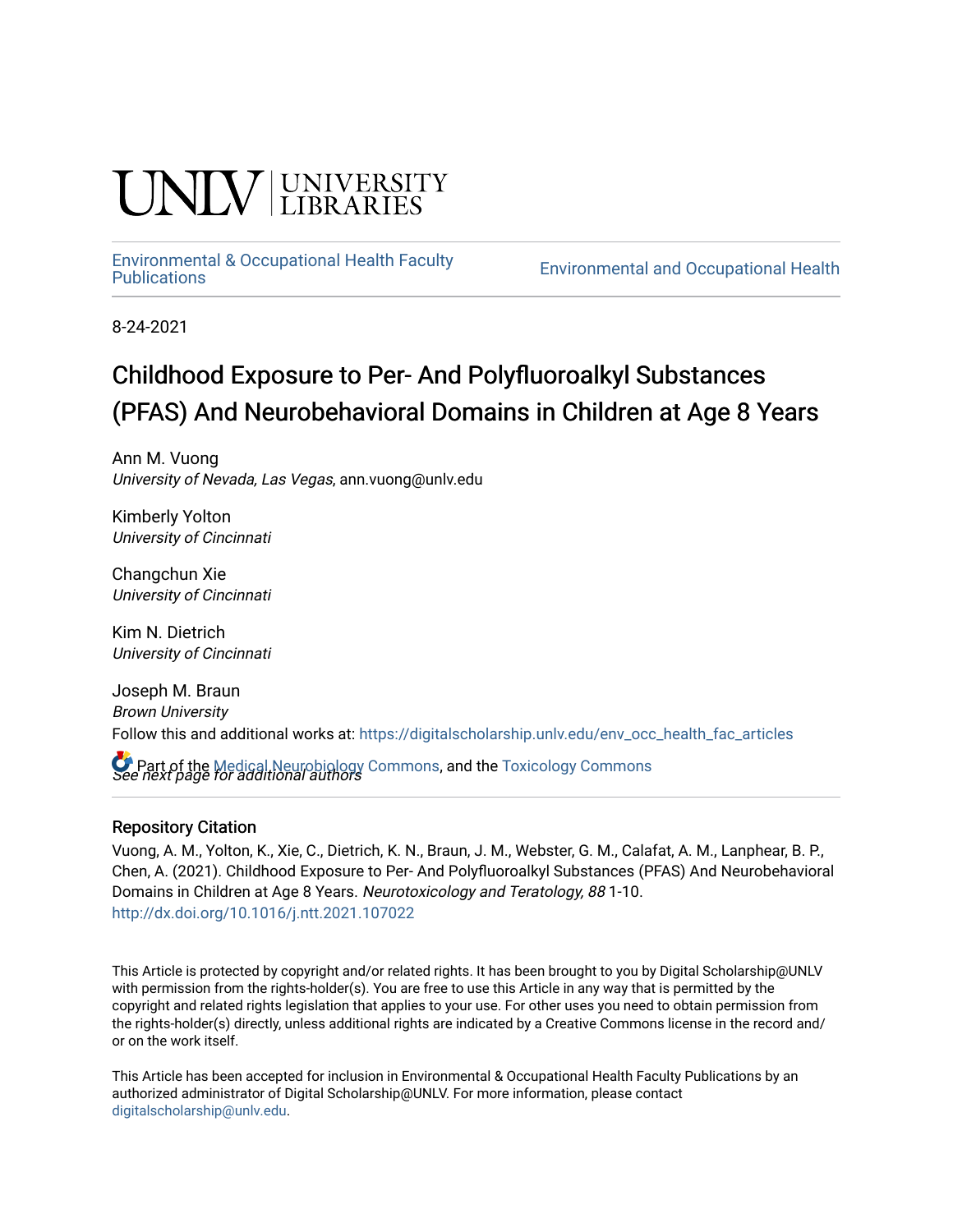### Authors

Ann M. Vuong, Kimberly Yolton, Changchun Xie, Kim N. Dietrich, Joseph M. Braun, Glenys M. Webster, Antonia M. Calafat, Bruce P. Lanphear, and Aimin Chen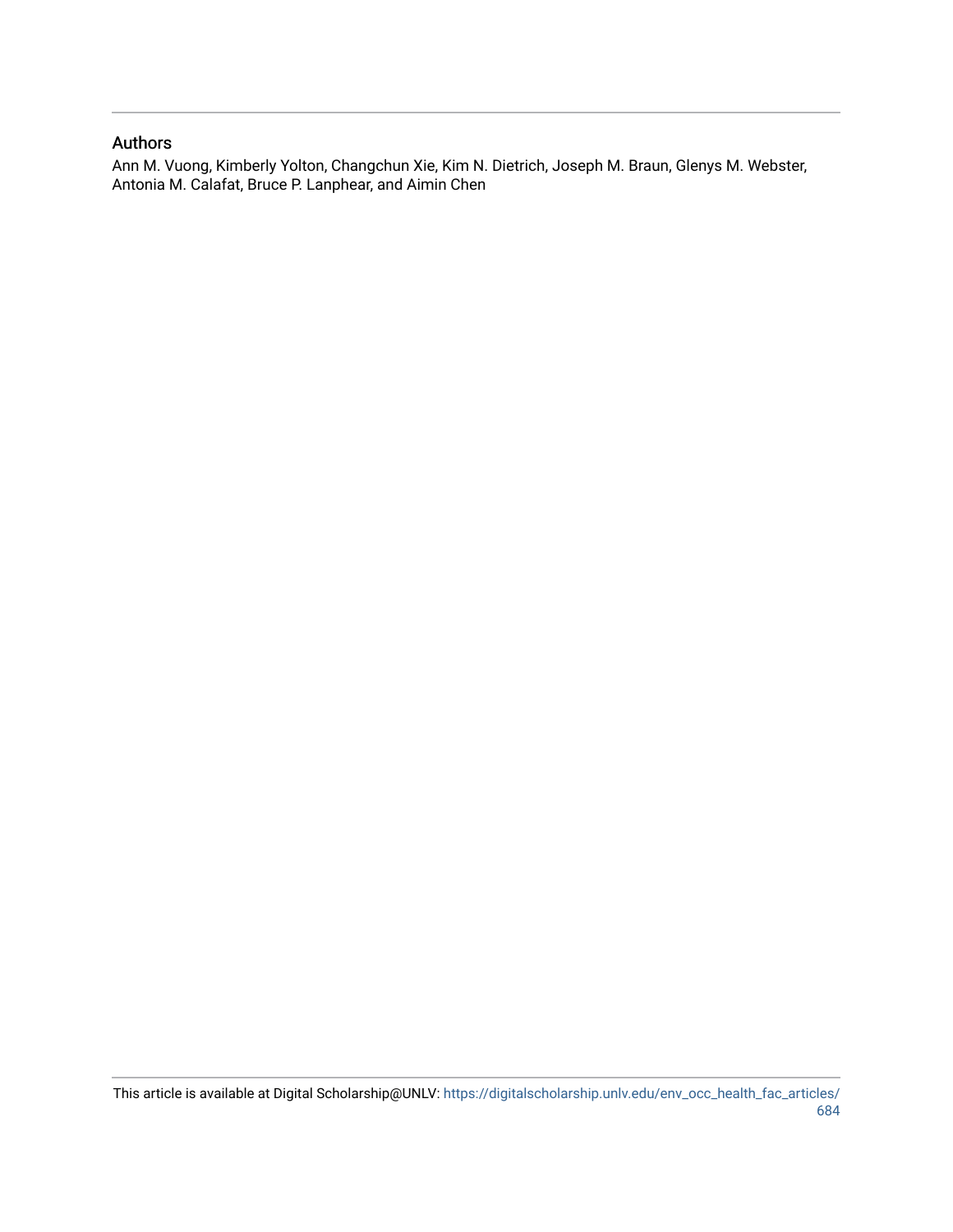

Contents lists available at [ScienceDirect](www.sciencedirect.com/science/journal/08920362)

# Neurotoxicology and Teratology



journal homepage: [www.elsevier.com/locate/neutera](https://www.elsevier.com/locate/neutera) 

# Childhood exposure to per- and polyfluoroalkyl substances (PFAS) and neurobehavioral domains in children at age 8 years

Ann M. Vuong<sup>a,\*</sup>, Kimberly Yolton <sup>b</sup>, Changchun Xie <sup>c</sup>, Kim N. Dietrich <sup>d</sup>, Joseph M. Braun <sup>e</sup>, Glenys M. Webster <sup>f</sup>, Antonia M. Calafat <sup>g</sup>, Bruce P. Lanphear <sup>f</sup>, Aimin Chen <sup>h</sup>

<sup>a</sup> *Department of Epidemiology and Biostatistics, University of Nevada Las Vegas, School of Public Health, Las Vegas, NV, USA* 

<sup>b</sup> *Division of General and Community Pediatrics, Cincinnati Children's Hospital Medical Center, Department of Pediatrics, University of Cincinnati College of Medicine,* 

*3333 Burnet Avenue, MLC 7035, Cincinnati, OH 45229, USA* 

<sup>c</sup> *Division of Biostatistics and Bioinformatics, Department of Environmental Health, University of Cincinnati College of Medicine, 160 Panzeca Way, Cincinnati, OH 45267, USA* 

<sup>d</sup> *Division of Epidemiology, Department of Environmental Health, University of Cincinnati College of Medicine, P.O. Box 670056, Cincinnati, OH 45267, USA* 

<sup>e</sup> *Department of Epidemiology, Brown University School of Public Health, 121 South Main St, Box G-S121-2, Providence, RI 02912, USA* 

<sup>f</sup> *BC Children's Hospital Research Institute, Faculty of Health Sciences, Simon Fraser University, 8888 University Drive, Burnaby, BC V5A 1S6, Canada* 

<sup>g</sup> *Division of Laboratory Sciences, National Center for Environmental Health, Centers for Disease Control and Prevention, Atlanta, GA 30341, USA* 

<sup>h</sup> *Department of Biostatistics, Epidemiology and Informatics, Perelman School of Medicine, University of Pennsylvania, Philadelphia, PA, USA* 

ARTICLE INFO

#### ABSTRACT

| Editor: G.A. Richardson                                                                                                                                                     | Background: Toxicological studies have raised concerns regarding the neurotoxic effects of per- and poly-<br>fluoroalkyl substances (PFAS). However, observational evidence from human studies investigating the associa-                                                                                                                                                                                                                                                                                                                                                                                                                                                                                                                                                                                                                                                                                                                                                                                                                                                                                                                                                                                                                                                                                                                                                                                                                                                                                                                                                                                                                  |
|-----------------------------------------------------------------------------------------------------------------------------------------------------------------------------|--------------------------------------------------------------------------------------------------------------------------------------------------------------------------------------------------------------------------------------------------------------------------------------------------------------------------------------------------------------------------------------------------------------------------------------------------------------------------------------------------------------------------------------------------------------------------------------------------------------------------------------------------------------------------------------------------------------------------------------------------------------------------------------------------------------------------------------------------------------------------------------------------------------------------------------------------------------------------------------------------------------------------------------------------------------------------------------------------------------------------------------------------------------------------------------------------------------------------------------------------------------------------------------------------------------------------------------------------------------------------------------------------------------------------------------------------------------------------------------------------------------------------------------------------------------------------------------------------------------------------------------------|
| Keywords:<br>Per - and polyfluoroalkyl substances (PFAS)<br>Neurodevelopment<br>Neurobehavior<br><b>Externalizing problems</b><br>Adaptive skills<br>Internalizing problems | tion between childhood PFAS and neurobehavior is limited and remains unclear.<br>Objectives: To examine whether childhood PFAS concentrations are associated with neurobehavior in children at<br>age 8 years and whether child sex modifies this relationship.<br>Methods: We used data from 208 mother-child dyads in the Health Outcomes and Measures of the Environment<br>(HOME) Study, a prospective pregnancy and birth cohort (Cincinnati, OH, USA). We quantified PFAS in child<br>serum at 3 and 8 years. We assessed neurobehavioral domains using the Behavior Assessment System for<br>Children-2 at 8 years. We used multiple informant models to estimate score changes per ln-increase in repeated<br>PFAS concentrations.<br>Results: Childhood PFAS were not associated with Externalizing or Internalizing Problems at 8 years. However,<br>we noted effect measure modification by sex, with higher scores in Externalizing Problems among males per ln-<br>unit increase in perfluorononanoate (PFNA) at 3 years ( $\beta = 4.3$ points, 95% CI: 1.0, 7.7) while females had lower<br>scores ( $\beta = -2.8$ points, 95% CI: -4.7, -1.0). More Internalizing Problems were observed among males per ln-<br>unit increase in concurrent PFNA concentrations ( $\beta = 3.7$ points, 95% CI: 0.7, 6.8), but not in females ( $\beta = -1.7$<br>points, $95\%$ CI: $-4.6$ , 1.2). Childhood PFNA concentrations were associated with lower scores for attention<br>problems and activity of daily living.<br>Conclusion: While findings do not consistently support an association between childhood PFAS serum concen- |
|                                                                                                                                                                             |                                                                                                                                                                                                                                                                                                                                                                                                                                                                                                                                                                                                                                                                                                                                                                                                                                                                                                                                                                                                                                                                                                                                                                                                                                                                                                                                                                                                                                                                                                                                                                                                                                            |

trations and neurobehavior, child sex may play a role in this relationship.

#### **1. Introduction**

*Per*- and polyfluoroalkyl substances (PFAS) are a class of environmentally persistent man-made chemicals that have both hydro- and lipophilic properties, making them highly desirable for commercial and

industrial uses as surfactants, emulsifiers, and performance chemicals, such as hydraulic fluid and fuel additives. PFAS, which are chemically stable due to the strong C–F bond, are highly resistant to biological, chemical, and thermal degradation. PFAS are ubiquitous pollutants that have been detected in environmental media, wildlife species, and

<https://doi.org/10.1016/j.ntt.2021.107022>

Received 18 February 2021; Received in revised form 3 August 2021; Accepted 19 August 2021

Available online 24 August 2021

<sup>\*</sup> Corresponding author at: Department of Epidemiology and Biostatistics, University of Nevada, Las Vegas School of Public Health, 4700 S. Maryland Parkway, MS 3063, Las Vegas, NV 89119-3063, USA.

*E-mail address:* [ann.vuong@unlv.edu](mailto:ann.vuong@unlv.edu) (A.M. Vuong).

<sup>0892-0362/© 2021</sup> The Author(s). Published by Elsevier Inc. This is an open access article under the CC BY-NC-ND license [\(http://creativecommons.org/licenses/by-nc-nd/4.0/\)](http://creativecommons.org/licenses/by-nc-nd/4.0/).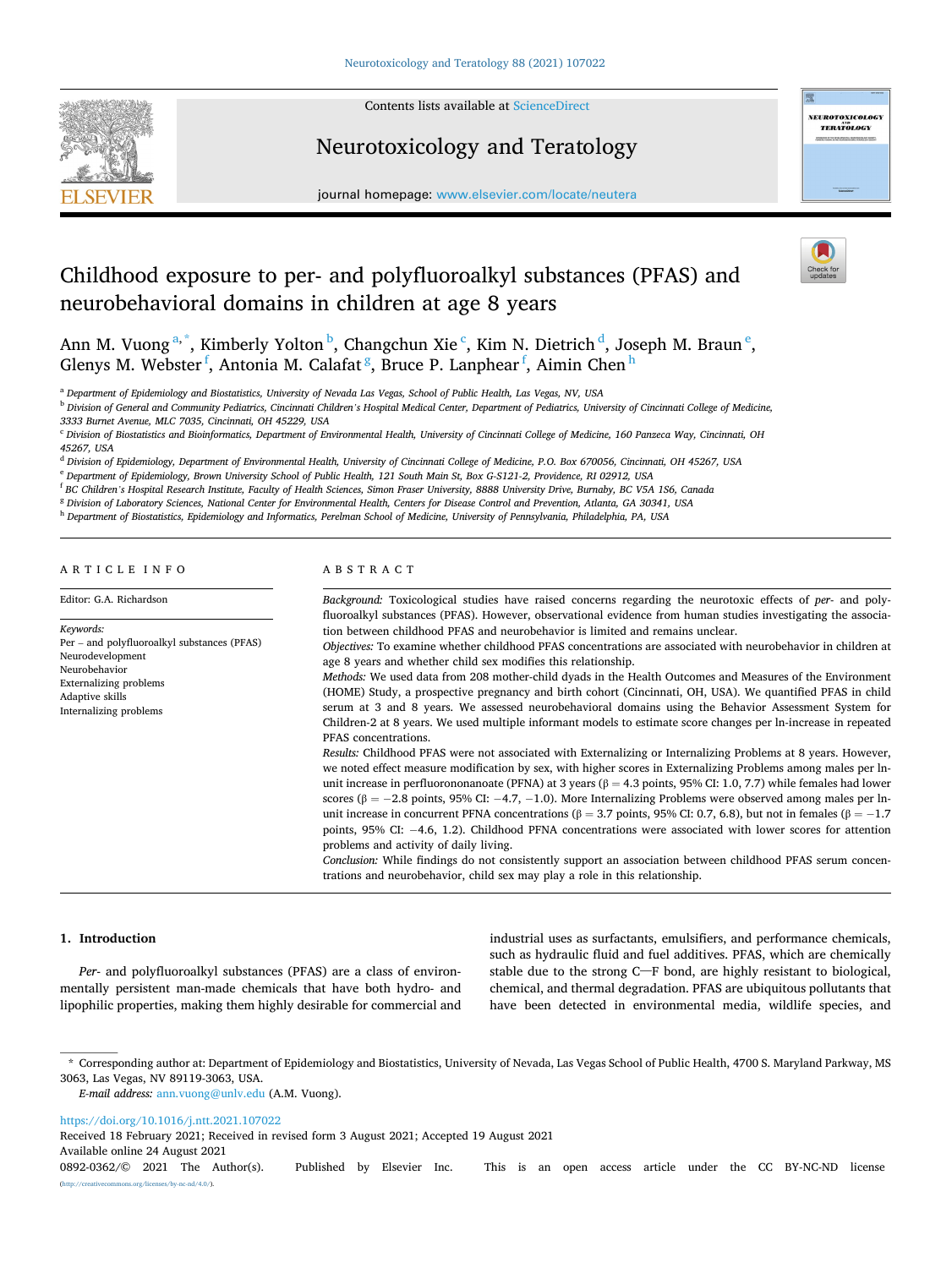human tissues ([Lau et al., 2007\)](#page-10-0). Data from the National Health and Nutrition Examination Survey (NHANES) show that median concentrations of serum perfluorooctanoate (PFOA), perfluorooctane sulfonate (PFOS), perfluorohexane sulfonate (PFHxS), and perfluorononanoate (PFNA) have declined among the US population [\(Dong et al., 2019](#page-10-0)). However, PFAS remain a public health concern because of mounting evidence linking them with cardiovascular disease, immunosuppression, and neurodevelopment ([Bach et al., 2016;](#page-10-0) [DeWitt et al., 2018](#page-10-0); [Liew](#page-10-0)  [et al., 2018;](#page-10-0) [Rappazzo et al., 2017;](#page-11-0) [Sunderland et al., 2019](#page-11-0)).

PFAS can disrupt thyroid hormone levels, alter neural cell differentiation, disturb neurochemical signaling and homeostasis, alter the susceptibility of the cholinergic system, stimulate neuronal cell apoptosis, and induce the formation of reactive oxidative stress [\(Bernt](#page-10-0)[sen et al., 2017](#page-10-0); [Eggers Pedersen et al., 2015;](#page-10-0) [Johansson et al., 2009](#page-10-0); [Johansson et al., 2008](#page-10-0); [Lee and Viberg, 2013](#page-10-0); [Lee et al., 2016; Liu et al.,](#page-10-0)  [2013;](#page-10-0) [Liu et al., 2015](#page-10-0); [Long et al., 2013](#page-10-0); [Reistad et al., 2013;](#page-11-0) [Slotkin](#page-11-0)  [et al., 2008; Yu et al., 2016\)](#page-11-0). Experimental studies in mice have reported disturbances in cognition and behavior from PFAS exposures occurring prenatally and neonatally [\(Fuentes et al., 2007; Johansson et al., 2009](#page-10-0); [Johansson et al., 2008](#page-10-0); [Viberg et al., 2013\)](#page-11-0). In epidemiological studies, prenatal concentrations of PFAS have been associated with behavioral problems in children in the INUENDO (Biopersistent organochlorines in diet and human fertility) cohort ([Hoyer et al., 2015](#page-10-0)), the Danish National Birth Cohort (DNBC) ([Luo et al., 2020\)](#page-10-0), the Health Outcomes and Measures of the Environment (HOME) Study [\(Vuong et al., 2021\)](#page-11-0), the Upstate KIDS Study ([Ghassabian et al., 2018](#page-10-0)), and in a Faroese cohort ([Oulhote et al., 2019](#page-11-0)). Comparatively, the number of epidemiological studies investigating the potential role of childhood PFAS in neurobehavior are limited and results have been inconsistent. Some epidemiological studies have reported childhood PFAS were associated with behavioral problems in children ([Gump et al., 2011](#page-10-0); [Oulhote et al.,](#page-11-0)  [2019;](#page-11-0) [Oulhote et al., 2016\)](#page-11-0), while others have reported protective or null associations ([Stein et al., 2013, 2014](#page-11-0)). Further, findings regarding the relationship between childhood PFAS with internalizing behaviors and adaptive skills remains unclear [\(Oulhote et al., 2019; Oulhote et al.,](#page-11-0)  [2016; Stein et al., 2014\)](#page-11-0).

Our study objectives were to: 1) examine the relationship of repeated measures of serum PFAS concentrations during childhood with neurobehavioral domains assessed at age 8 years, identifying possible windows of susceptibility; 2) identify potential sexual dimorphism in these associations; and 3) examine the persistence of our previously reported adverse associations between prenatal PFAS and neurobehavior taking into account childhood PFAS concentrations ([Vuong et al., 2021](#page-11-0)).

#### **2. Materials and methods**

#### *2.1. Study design and cohort*

We used the HOME Study, a prospective pregnancy and birth cohort, for the present study. Between March 2003 and February 2006, we recruited pregnant women from the greater Cincinnati area that fulfilled the following inclusion criteria: 1)  $\geq$  18 years of age; 2) 16  $\pm$  3 weeks of gestation; 3) residing in housing constructed before 1978; 4) receiving and planning to continue prenatal care and deliver at one of the collaborating obstetric practices; 5) HIV- status; and 6) not taking any medications related to seizures, thyroid disorders, or chemotherapy/ radiation. A detailed description of the methodology for the HOME Study is described by [Braun et al. \(2020, 2017\).](#page-10-0) Of the 468 enrolled women, 390 remained to deliver live singletons. We included in the present study 208 participants for whom information was available for at least one PFAS measurement during childhood and a neurobehavioral assessment at age 8 years. The study protocol was approved by the Institutional Review Board (IRB) at the Cincinnati Children's Hospital Medical Center (CCHMC). The Centers for Disease Control and Prevention (CDC) and collaborating institutions deferred to CCHMC IRB as the IRB of record.

#### *2.2. Childhood serum PFAS concentrations*

Our analysis focused on PFOA, PFOS, PFHxS, and PFNA. These PFAS compounds were quantified in child sera collected at ages  $3 (n = 146)$ and 8 years ( $n = 193$ ) using on-line solid-phase extraction coupled to high-performance liquid chromatography-isotope dilution mass spectrometry with established quality control procedures [\(Kato et al., 2011](#page-10-0)). The limit of detection (LOD) was 0.1 ng/mL for all PFAS except PFOS, which was 0.2 ng/mL. We detected the four PFAS in all samples analyzed from HOME Study children aged 3 and 8 years.

#### *2.3. Neurobehavioral assessment*

We assessed neurobehavior in 8-year-old children by parent-report using the Behavioral Assessment System for Children-2 (BASC-2) ([Rey](#page-11-0)[nolds and Kamphaus, 2004](#page-11-0)). The BASC-2 yields four composite scales: 1) Externalizing Problems, including hyperactivity, aggression, and conduct problem subscales; 2) Internalizing Problems, including anxiety, depression, and somatization subscales; and 3) Adaptive Skills, including adaptability, social skills, activity of daily living, and functional communication subscales; and 4) Behavioral Symptoms Index, including Externalizing Problems, Internalizing Problems, and attention problems, atypicality, and withdrawal subscales. All scales have a mean of  $50 \pm 10$ , with higher scores indicating poorer functioning or more of those behaviors. In contrast, for Adaptive Skills and its subscales, higher scores indicate better functioning.

#### *2.4. Statistical methods*

We analyzed data using descriptive statistics; we used the Student *t*test for continuous variables and  $X^2$  for comparison of categorical variables. To test the hypothesis that childhood PFAS concentrations are associated with poorer neurobehavioral outcomes in children, we used multiple informant models to estimate βs and 95% confidence intervals (CIs) between repeated measures of ln-transformed PFAS at ages 3 and 8 years and neurobehavior at age 8 years [\(Sanchez et al., 2011\)](#page-11-0). This method utilizes a non-standardized version of generalized estimating equations for parameter estimation with the incorporation of separate linear regression models that are embedded into each set of estimating equations for each time period of interest. Thus, this model is able to incorporate repeated measures of PFAS concentrations during childhood to determine whether associations between PFAS measurements and BASC-2 scores differ by timing of measurement during childhood. To determine whether there are susceptible periods of vulnerability, we incorporated the interaction term between PFAS and age at measurement, with statistical significance considered present if *p <* 0.10. Because some interaction terms had a  $p < 0.10$ , we presented age-atexposure-measurement-specific βs. Final models included covariates based on findings from [Kingsley et al. \(2018\)](#page-10-0). Maternal sociodemographic and behavior factors included age, race/ethnicity, marijuana use, depression at enrollment, use of vitamin supplements during pregnancy, IQ, marital status, and whether the child was breastfed. We also adjusted for maternal blood lead level (16  $\pm$  3 weeks gestation), maternal serum cotinine (16  $\pm$  3 weeks gestation), household income, child sex, and the Home Observation for Measurement of the Environment (HOME) score at age 1 year, which is an assessment of how nurturing the home environment is by measuring the quality and quantity of encouragement and support for child development ([Caldwell](#page-10-0)  [and Bradley, 1984](#page-10-0)). We additionally adjusted for prenatal concentrations of BDE-47 in a sensitivity analysis to determine if our conclusions remained the same.

Using generalized additive models, we tested for non-linear relationships between childhood PFAS concentrations and neurobehavior. We estimated sex-specific associations for males and females using the 3 way interaction term between PFAS (continuous), child sex (categorical), and visit at PFAS measurement (categorical), as well as all possible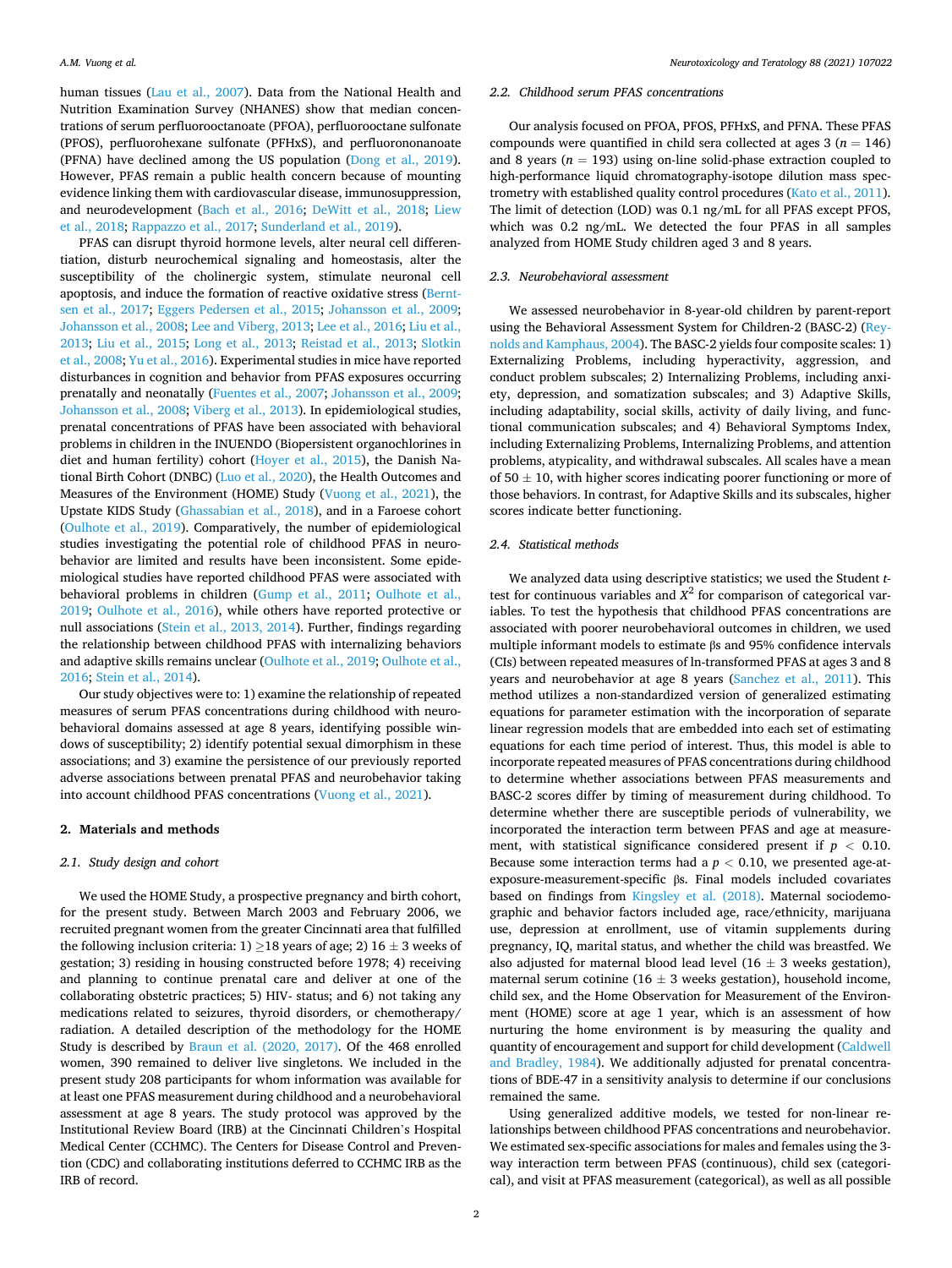2-way interactions (PFAS $\times$ child sex, PFAS $\times$ visit, visit $\times$ child sex), with a  $p < 0.10$  indicating that statistically significant effect measure modification by child sex was present. Finally, we adjusted for prenatal PFAS concentrations to test whether associations differed between childhood PFAS and BASC-2 scores and to examine whether previous associations reported between prenatal PFAS and neurobehavior remained after taking into account childhood PFAS concentrations [\(Vuong et al., 2021](#page-11-0)).

For the secondary analyses, we re-examined the relationship between childhood PFAS and BASC-2 outcomes using body burden as the measure of exposure to account for the dynamic and complex uptake and elimination of PFAS during childhood that are influenced by collinear temporal changes, such as dilution due to physical growth. PFAS body burdens at ages 3 and 8 years were calculated using the formula: body burden (μg) = PFAS serum concentration (μg/mL)  $\times$ volume of distribution (mL/kg bw)  $\times$  body weight (kg) (Thompson [et al., 2010](#page-11-0)). We used PFAS serum concentrations measured at children's ages 3 and 8 years. For volume of distribution, we used values provided by [Thompson et al. \(2010\)](#page-11-0) for PFOA (170 mL/kg bw) and PFOS (230 mL/kg bw). For PFNA and PFHxS, volume distributions for PFOA and PFOS were used, respectively. This substitution, which was based on rodent studies, showed that the volume distributions of differing chain length perfluoroalkyl carboxylic acids are within the same range ([Koponen et al., 2018](#page-10-0)). Childhood body weight (kg) was measured using

a scale at ages 3 and 8 years.

#### **3. Results**

#### *3.1. Study participants*

The majority of women in the HOME Study were non-Hispanic white (59.4%), 25–34 years of age (57.5%), educated beyond a high school degree (72%), married or living with a partner (73%), nonsmokers (82.1%), and did not consume alcohol during pregnancy (55.1%) (Table 1). We found that PFOA concentrations at ages 3 and 8 years were significantly higher among children of mothers who were older, non-Hispanic white, had minimal or mild depressive symptoms, were married or living with a partner, and who breastfed their child. PFOA concentrations were additionally significantly higher among children from households with annual incomes ≥\$80,000 and HOME scores ≥40. We also found significantly higher PFOS and PFHxS concentrations at ages 3 and 8 years among children from households with higher HOME scores and with two parents. Externalizing Problems scores at age 8 years were significantly higher among children of mothers who used marijuana during pregnancy and who were moderately/severely depressed.

**Table 1** 

Childhood serum concentrations of PFAS (ng/mL) and BASC-II scores [Mean(SD)] at 8 years in the HOME Study by various characteristics.

| <b>PFOA</b><br><b>PFOS</b><br><b>PFHxS</b><br>PFNA<br><b>PFOA</b><br><b>PFOS</b><br>PFHxS<br><b>PFNA</b><br>1.9<br>Overall<br>5.4<br>6.6<br>1.4<br>2.4<br>3.9<br>1.4<br>0.8<br>50(10)<br>Age, years<br>$<$ 25<br>58<br>$4.1*$<br>5.2<br>1.3<br>$2.0*$<br>$0.6*$<br>1.1<br>3.4<br>$1.1*$<br>49(11)<br>5.7<br>2.1<br>1.5<br>$25 - 34$<br>119<br>7.0<br>2.5<br>4.0<br>1.5<br>0.8<br>50(9)<br>${\geq}35$<br>30<br>6.1<br>6.9<br>1.9<br>1.4<br>$3.0\,$<br>4.8<br>1.3<br>$0.8\,$<br>50(8)<br>Race/ethnicity<br>Non-Hispanic White<br>123<br>$6.5*$<br>$8.1*$<br>$2.5*$<br>$1.6*$<br>$2.8*$<br>$1.5*$<br>$1.6*$<br>$0.8\,$<br>50(9)<br>3.2<br>0.7<br>Non-Hispanic Black and Others<br>84<br>3.9<br>4.5<br>1.1<br>1.1<br>2.0<br>1.1<br>50(11)<br>Household income<br>$<$ \$40,000<br>88<br>$4.1*$<br>$5.0*$<br>$1.2*$<br>1.2<br>$2.1*$<br>$3.6*$<br>1.2<br>0.7<br>51(11)<br>\$40,000-\$79,999<br>67<br>5.9<br>6.8<br>2.1<br>1.5<br>2.5<br>3.8<br>1.4<br>0.8<br>49(9)<br>52<br>6.8<br>2.9<br>1.5<br>$3.0\,$<br>1.6<br>$\geq$ \$80,000<br>9.1<br>4.6<br>0.9<br>49(8)<br>Maternal marijuana use<br>$5.5*$<br>$2.0*$<br>No<br>192<br>6.7<br>1.4<br>2.5<br>$4.0*$<br>1.4<br>0.8<br>$49(9)*$<br>Yes<br>2.0<br>1.1<br>15<br>3.7<br>4.6<br>0.8<br>1.6<br>3.0<br>0.8<br>57(12)<br>Maternal depression<br>Minimal or mild<br>$5.6*$<br>1.9<br>$2.5*$<br>4.0<br>1.4<br>$49(9)*$<br>185<br>6.6<br>1.4<br>$0.8\,$<br>4.2<br>6.2<br>1.9<br>1.4<br>1.1<br>0.7<br>20<br>2.0<br>3.1<br>Moderate or severe<br>56(11)<br>Maternal vitamin use<br>$5.5*$<br>Daily<br>159<br>6.8<br>2.0<br>1.4<br>2.5<br>4.0<br>1.4<br>0.8<br>49(10)<br>$<$ Daily<br>35<br>5.8<br>6.3<br>1.8<br>1.3<br>2.4<br>3.5<br>1.5<br>$0.8\,$<br>51(10)<br>13<br>3.2<br>$2.2\,$<br>0.9<br>Never<br>4.1<br>1.2<br>1.6<br>3.5<br>0.8<br>54(7)<br>Marital status<br>$5.9*$<br>$7.1*$<br>$2.1*$<br>1.5<br>$4.2*$<br>Married or living with partner<br>151<br>$2.6*$<br>$1.5*$<br>$0.8\,$<br>49(9)<br>Not married or living alone<br>56<br>3.8<br>4.9<br>1.3<br>1.2<br>2.0<br>3.2<br>1.1<br>0.7<br>51(12)<br><b>HOME Score</b><br>$8.0*$<br>$2.4*$<br>$1.6*$<br>$4.3*$<br>$1.6*$<br>$\geq 40$<br>119<br>$6.4*$<br>$2.8*$<br>$0.8*$<br>49(9)<br>$35 - 39$<br>3.9<br>1.1<br>3.3<br>1.2<br>40<br>4.4<br>1.4<br>1.9<br>0.6<br>52(12)<br>1.3<br>$2.2\,$<br>$<$ 35<br>34<br>3.8<br>4.7<br>1.0<br>3.7<br>1.1<br>0.7<br>50(8)<br>Ever breastfed current child<br>$3.8*$<br>5.2<br>$1.0*$<br>$2.0*$<br>$3.3*$<br>No<br>40<br>1.6<br>1.1<br>0.7<br>50(10)<br>6.9<br>1.4<br>Yes<br>166<br>5.8<br>1.9<br>1.5<br>2.5<br>4.0<br>0.8<br>50(10)<br>Child Sex<br>Male<br>93<br>5.1<br>6.1<br>2.3<br>1.7<br>1.3<br>3.8<br>1.3<br>0.7<br>51(10)<br>7.0<br>115<br>5.6<br>2.0<br>1.5<br>2.5<br>4.0<br>1.4<br>0.8<br>48(9)<br>Female | ້<br>$\it n$ |  | 3 years (GM) |  | 8 years (GM) | <b>Externalizing Problems</b> |
|----------------------------------------------------------------------------------------------------------------------------------------------------------------------------------------------------------------------------------------------------------------------------------------------------------------------------------------------------------------------------------------------------------------------------------------------------------------------------------------------------------------------------------------------------------------------------------------------------------------------------------------------------------------------------------------------------------------------------------------------------------------------------------------------------------------------------------------------------------------------------------------------------------------------------------------------------------------------------------------------------------------------------------------------------------------------------------------------------------------------------------------------------------------------------------------------------------------------------------------------------------------------------------------------------------------------------------------------------------------------------------------------------------------------------------------------------------------------------------------------------------------------------------------------------------------------------------------------------------------------------------------------------------------------------------------------------------------------------------------------------------------------------------------------------------------------------------------------------------------------------------------------------------------------------------------------------------------------------------------------------------------------------------------------------------------------------------------------------------------------------------------------------------------------------------------------------------------------------------------------------------------------------------------------------------------------------------------------------------------------------------------------------------------------------------------------------------------------------------------------------------------------------------------------------------------------------------------------------------------------------------------------------------------------------------------------------------------------------------------------------|--------------|--|--------------|--|--------------|-------------------------------|
|                                                                                                                                                                                                                                                                                                                                                                                                                                                                                                                                                                                                                                                                                                                                                                                                                                                                                                                                                                                                                                                                                                                                                                                                                                                                                                                                                                                                                                                                                                                                                                                                                                                                                                                                                                                                                                                                                                                                                                                                                                                                                                                                                                                                                                                                                                                                                                                                                                                                                                                                                                                                                                                                                                                                                    |              |  |              |  |              |                               |
|                                                                                                                                                                                                                                                                                                                                                                                                                                                                                                                                                                                                                                                                                                                                                                                                                                                                                                                                                                                                                                                                                                                                                                                                                                                                                                                                                                                                                                                                                                                                                                                                                                                                                                                                                                                                                                                                                                                                                                                                                                                                                                                                                                                                                                                                                                                                                                                                                                                                                                                                                                                                                                                                                                                                                    |              |  |              |  |              |                               |
|                                                                                                                                                                                                                                                                                                                                                                                                                                                                                                                                                                                                                                                                                                                                                                                                                                                                                                                                                                                                                                                                                                                                                                                                                                                                                                                                                                                                                                                                                                                                                                                                                                                                                                                                                                                                                                                                                                                                                                                                                                                                                                                                                                                                                                                                                                                                                                                                                                                                                                                                                                                                                                                                                                                                                    |              |  |              |  |              |                               |
|                                                                                                                                                                                                                                                                                                                                                                                                                                                                                                                                                                                                                                                                                                                                                                                                                                                                                                                                                                                                                                                                                                                                                                                                                                                                                                                                                                                                                                                                                                                                                                                                                                                                                                                                                                                                                                                                                                                                                                                                                                                                                                                                                                                                                                                                                                                                                                                                                                                                                                                                                                                                                                                                                                                                                    |              |  |              |  |              |                               |
|                                                                                                                                                                                                                                                                                                                                                                                                                                                                                                                                                                                                                                                                                                                                                                                                                                                                                                                                                                                                                                                                                                                                                                                                                                                                                                                                                                                                                                                                                                                                                                                                                                                                                                                                                                                                                                                                                                                                                                                                                                                                                                                                                                                                                                                                                                                                                                                                                                                                                                                                                                                                                                                                                                                                                    |              |  |              |  |              |                               |
|                                                                                                                                                                                                                                                                                                                                                                                                                                                                                                                                                                                                                                                                                                                                                                                                                                                                                                                                                                                                                                                                                                                                                                                                                                                                                                                                                                                                                                                                                                                                                                                                                                                                                                                                                                                                                                                                                                                                                                                                                                                                                                                                                                                                                                                                                                                                                                                                                                                                                                                                                                                                                                                                                                                                                    |              |  |              |  |              |                               |
|                                                                                                                                                                                                                                                                                                                                                                                                                                                                                                                                                                                                                                                                                                                                                                                                                                                                                                                                                                                                                                                                                                                                                                                                                                                                                                                                                                                                                                                                                                                                                                                                                                                                                                                                                                                                                                                                                                                                                                                                                                                                                                                                                                                                                                                                                                                                                                                                                                                                                                                                                                                                                                                                                                                                                    |              |  |              |  |              |                               |
|                                                                                                                                                                                                                                                                                                                                                                                                                                                                                                                                                                                                                                                                                                                                                                                                                                                                                                                                                                                                                                                                                                                                                                                                                                                                                                                                                                                                                                                                                                                                                                                                                                                                                                                                                                                                                                                                                                                                                                                                                                                                                                                                                                                                                                                                                                                                                                                                                                                                                                                                                                                                                                                                                                                                                    |              |  |              |  |              |                               |
|                                                                                                                                                                                                                                                                                                                                                                                                                                                                                                                                                                                                                                                                                                                                                                                                                                                                                                                                                                                                                                                                                                                                                                                                                                                                                                                                                                                                                                                                                                                                                                                                                                                                                                                                                                                                                                                                                                                                                                                                                                                                                                                                                                                                                                                                                                                                                                                                                                                                                                                                                                                                                                                                                                                                                    |              |  |              |  |              |                               |
|                                                                                                                                                                                                                                                                                                                                                                                                                                                                                                                                                                                                                                                                                                                                                                                                                                                                                                                                                                                                                                                                                                                                                                                                                                                                                                                                                                                                                                                                                                                                                                                                                                                                                                                                                                                                                                                                                                                                                                                                                                                                                                                                                                                                                                                                                                                                                                                                                                                                                                                                                                                                                                                                                                                                                    |              |  |              |  |              |                               |
|                                                                                                                                                                                                                                                                                                                                                                                                                                                                                                                                                                                                                                                                                                                                                                                                                                                                                                                                                                                                                                                                                                                                                                                                                                                                                                                                                                                                                                                                                                                                                                                                                                                                                                                                                                                                                                                                                                                                                                                                                                                                                                                                                                                                                                                                                                                                                                                                                                                                                                                                                                                                                                                                                                                                                    |              |  |              |  |              |                               |
|                                                                                                                                                                                                                                                                                                                                                                                                                                                                                                                                                                                                                                                                                                                                                                                                                                                                                                                                                                                                                                                                                                                                                                                                                                                                                                                                                                                                                                                                                                                                                                                                                                                                                                                                                                                                                                                                                                                                                                                                                                                                                                                                                                                                                                                                                                                                                                                                                                                                                                                                                                                                                                                                                                                                                    |              |  |              |  |              |                               |
|                                                                                                                                                                                                                                                                                                                                                                                                                                                                                                                                                                                                                                                                                                                                                                                                                                                                                                                                                                                                                                                                                                                                                                                                                                                                                                                                                                                                                                                                                                                                                                                                                                                                                                                                                                                                                                                                                                                                                                                                                                                                                                                                                                                                                                                                                                                                                                                                                                                                                                                                                                                                                                                                                                                                                    |              |  |              |  |              |                               |
|                                                                                                                                                                                                                                                                                                                                                                                                                                                                                                                                                                                                                                                                                                                                                                                                                                                                                                                                                                                                                                                                                                                                                                                                                                                                                                                                                                                                                                                                                                                                                                                                                                                                                                                                                                                                                                                                                                                                                                                                                                                                                                                                                                                                                                                                                                                                                                                                                                                                                                                                                                                                                                                                                                                                                    |              |  |              |  |              |                               |
|                                                                                                                                                                                                                                                                                                                                                                                                                                                                                                                                                                                                                                                                                                                                                                                                                                                                                                                                                                                                                                                                                                                                                                                                                                                                                                                                                                                                                                                                                                                                                                                                                                                                                                                                                                                                                                                                                                                                                                                                                                                                                                                                                                                                                                                                                                                                                                                                                                                                                                                                                                                                                                                                                                                                                    |              |  |              |  |              |                               |
|                                                                                                                                                                                                                                                                                                                                                                                                                                                                                                                                                                                                                                                                                                                                                                                                                                                                                                                                                                                                                                                                                                                                                                                                                                                                                                                                                                                                                                                                                                                                                                                                                                                                                                                                                                                                                                                                                                                                                                                                                                                                                                                                                                                                                                                                                                                                                                                                                                                                                                                                                                                                                                                                                                                                                    |              |  |              |  |              |                               |
|                                                                                                                                                                                                                                                                                                                                                                                                                                                                                                                                                                                                                                                                                                                                                                                                                                                                                                                                                                                                                                                                                                                                                                                                                                                                                                                                                                                                                                                                                                                                                                                                                                                                                                                                                                                                                                                                                                                                                                                                                                                                                                                                                                                                                                                                                                                                                                                                                                                                                                                                                                                                                                                                                                                                                    |              |  |              |  |              |                               |
|                                                                                                                                                                                                                                                                                                                                                                                                                                                                                                                                                                                                                                                                                                                                                                                                                                                                                                                                                                                                                                                                                                                                                                                                                                                                                                                                                                                                                                                                                                                                                                                                                                                                                                                                                                                                                                                                                                                                                                                                                                                                                                                                                                                                                                                                                                                                                                                                                                                                                                                                                                                                                                                                                                                                                    |              |  |              |  |              |                               |
|                                                                                                                                                                                                                                                                                                                                                                                                                                                                                                                                                                                                                                                                                                                                                                                                                                                                                                                                                                                                                                                                                                                                                                                                                                                                                                                                                                                                                                                                                                                                                                                                                                                                                                                                                                                                                                                                                                                                                                                                                                                                                                                                                                                                                                                                                                                                                                                                                                                                                                                                                                                                                                                                                                                                                    |              |  |              |  |              |                               |
|                                                                                                                                                                                                                                                                                                                                                                                                                                                                                                                                                                                                                                                                                                                                                                                                                                                                                                                                                                                                                                                                                                                                                                                                                                                                                                                                                                                                                                                                                                                                                                                                                                                                                                                                                                                                                                                                                                                                                                                                                                                                                                                                                                                                                                                                                                                                                                                                                                                                                                                                                                                                                                                                                                                                                    |              |  |              |  |              |                               |
|                                                                                                                                                                                                                                                                                                                                                                                                                                                                                                                                                                                                                                                                                                                                                                                                                                                                                                                                                                                                                                                                                                                                                                                                                                                                                                                                                                                                                                                                                                                                                                                                                                                                                                                                                                                                                                                                                                                                                                                                                                                                                                                                                                                                                                                                                                                                                                                                                                                                                                                                                                                                                                                                                                                                                    |              |  |              |  |              |                               |
|                                                                                                                                                                                                                                                                                                                                                                                                                                                                                                                                                                                                                                                                                                                                                                                                                                                                                                                                                                                                                                                                                                                                                                                                                                                                                                                                                                                                                                                                                                                                                                                                                                                                                                                                                                                                                                                                                                                                                                                                                                                                                                                                                                                                                                                                                                                                                                                                                                                                                                                                                                                                                                                                                                                                                    |              |  |              |  |              |                               |
|                                                                                                                                                                                                                                                                                                                                                                                                                                                                                                                                                                                                                                                                                                                                                                                                                                                                                                                                                                                                                                                                                                                                                                                                                                                                                                                                                                                                                                                                                                                                                                                                                                                                                                                                                                                                                                                                                                                                                                                                                                                                                                                                                                                                                                                                                                                                                                                                                                                                                                                                                                                                                                                                                                                                                    |              |  |              |  |              |                               |
|                                                                                                                                                                                                                                                                                                                                                                                                                                                                                                                                                                                                                                                                                                                                                                                                                                                                                                                                                                                                                                                                                                                                                                                                                                                                                                                                                                                                                                                                                                                                                                                                                                                                                                                                                                                                                                                                                                                                                                                                                                                                                                                                                                                                                                                                                                                                                                                                                                                                                                                                                                                                                                                                                                                                                    |              |  |              |  |              |                               |
|                                                                                                                                                                                                                                                                                                                                                                                                                                                                                                                                                                                                                                                                                                                                                                                                                                                                                                                                                                                                                                                                                                                                                                                                                                                                                                                                                                                                                                                                                                                                                                                                                                                                                                                                                                                                                                                                                                                                                                                                                                                                                                                                                                                                                                                                                                                                                                                                                                                                                                                                                                                                                                                                                                                                                    |              |  |              |  |              |                               |
|                                                                                                                                                                                                                                                                                                                                                                                                                                                                                                                                                                                                                                                                                                                                                                                                                                                                                                                                                                                                                                                                                                                                                                                                                                                                                                                                                                                                                                                                                                                                                                                                                                                                                                                                                                                                                                                                                                                                                                                                                                                                                                                                                                                                                                                                                                                                                                                                                                                                                                                                                                                                                                                                                                                                                    |              |  |              |  |              |                               |
|                                                                                                                                                                                                                                                                                                                                                                                                                                                                                                                                                                                                                                                                                                                                                                                                                                                                                                                                                                                                                                                                                                                                                                                                                                                                                                                                                                                                                                                                                                                                                                                                                                                                                                                                                                                                                                                                                                                                                                                                                                                                                                                                                                                                                                                                                                                                                                                                                                                                                                                                                                                                                                                                                                                                                    |              |  |              |  |              |                               |
|                                                                                                                                                                                                                                                                                                                                                                                                                                                                                                                                                                                                                                                                                                                                                                                                                                                                                                                                                                                                                                                                                                                                                                                                                                                                                                                                                                                                                                                                                                                                                                                                                                                                                                                                                                                                                                                                                                                                                                                                                                                                                                                                                                                                                                                                                                                                                                                                                                                                                                                                                                                                                                                                                                                                                    |              |  |              |  |              |                               |
|                                                                                                                                                                                                                                                                                                                                                                                                                                                                                                                                                                                                                                                                                                                                                                                                                                                                                                                                                                                                                                                                                                                                                                                                                                                                                                                                                                                                                                                                                                                                                                                                                                                                                                                                                                                                                                                                                                                                                                                                                                                                                                                                                                                                                                                                                                                                                                                                                                                                                                                                                                                                                                                                                                                                                    |              |  |              |  |              |                               |
|                                                                                                                                                                                                                                                                                                                                                                                                                                                                                                                                                                                                                                                                                                                                                                                                                                                                                                                                                                                                                                                                                                                                                                                                                                                                                                                                                                                                                                                                                                                                                                                                                                                                                                                                                                                                                                                                                                                                                                                                                                                                                                                                                                                                                                                                                                                                                                                                                                                                                                                                                                                                                                                                                                                                                    |              |  |              |  |              |                               |
|                                                                                                                                                                                                                                                                                                                                                                                                                                                                                                                                                                                                                                                                                                                                                                                                                                                                                                                                                                                                                                                                                                                                                                                                                                                                                                                                                                                                                                                                                                                                                                                                                                                                                                                                                                                                                                                                                                                                                                                                                                                                                                                                                                                                                                                                                                                                                                                                                                                                                                                                                                                                                                                                                                                                                    |              |  |              |  |              |                               |
|                                                                                                                                                                                                                                                                                                                                                                                                                                                                                                                                                                                                                                                                                                                                                                                                                                                                                                                                                                                                                                                                                                                                                                                                                                                                                                                                                                                                                                                                                                                                                                                                                                                                                                                                                                                                                                                                                                                                                                                                                                                                                                                                                                                                                                                                                                                                                                                                                                                                                                                                                                                                                                                                                                                                                    |              |  |              |  |              |                               |
|                                                                                                                                                                                                                                                                                                                                                                                                                                                                                                                                                                                                                                                                                                                                                                                                                                                                                                                                                                                                                                                                                                                                                                                                                                                                                                                                                                                                                                                                                                                                                                                                                                                                                                                                                                                                                                                                                                                                                                                                                                                                                                                                                                                                                                                                                                                                                                                                                                                                                                                                                                                                                                                                                                                                                    |              |  |              |  |              |                               |
|                                                                                                                                                                                                                                                                                                                                                                                                                                                                                                                                                                                                                                                                                                                                                                                                                                                                                                                                                                                                                                                                                                                                                                                                                                                                                                                                                                                                                                                                                                                                                                                                                                                                                                                                                                                                                                                                                                                                                                                                                                                                                                                                                                                                                                                                                                                                                                                                                                                                                                                                                                                                                                                                                                                                                    |              |  |              |  |              |                               |
|                                                                                                                                                                                                                                                                                                                                                                                                                                                                                                                                                                                                                                                                                                                                                                                                                                                                                                                                                                                                                                                                                                                                                                                                                                                                                                                                                                                                                                                                                                                                                                                                                                                                                                                                                                                                                                                                                                                                                                                                                                                                                                                                                                                                                                                                                                                                                                                                                                                                                                                                                                                                                                                                                                                                                    |              |  |              |  |              |                               |
|                                                                                                                                                                                                                                                                                                                                                                                                                                                                                                                                                                                                                                                                                                                                                                                                                                                                                                                                                                                                                                                                                                                                                                                                                                                                                                                                                                                                                                                                                                                                                                                                                                                                                                                                                                                                                                                                                                                                                                                                                                                                                                                                                                                                                                                                                                                                                                                                                                                                                                                                                                                                                                                                                                                                                    |              |  |              |  |              |                               |
|                                                                                                                                                                                                                                                                                                                                                                                                                                                                                                                                                                                                                                                                                                                                                                                                                                                                                                                                                                                                                                                                                                                                                                                                                                                                                                                                                                                                                                                                                                                                                                                                                                                                                                                                                                                                                                                                                                                                                                                                                                                                                                                                                                                                                                                                                                                                                                                                                                                                                                                                                                                                                                                                                                                                                    |              |  |              |  |              |                               |

Abbreviations: GM - geometric mean.<br> $p < 0.05$ .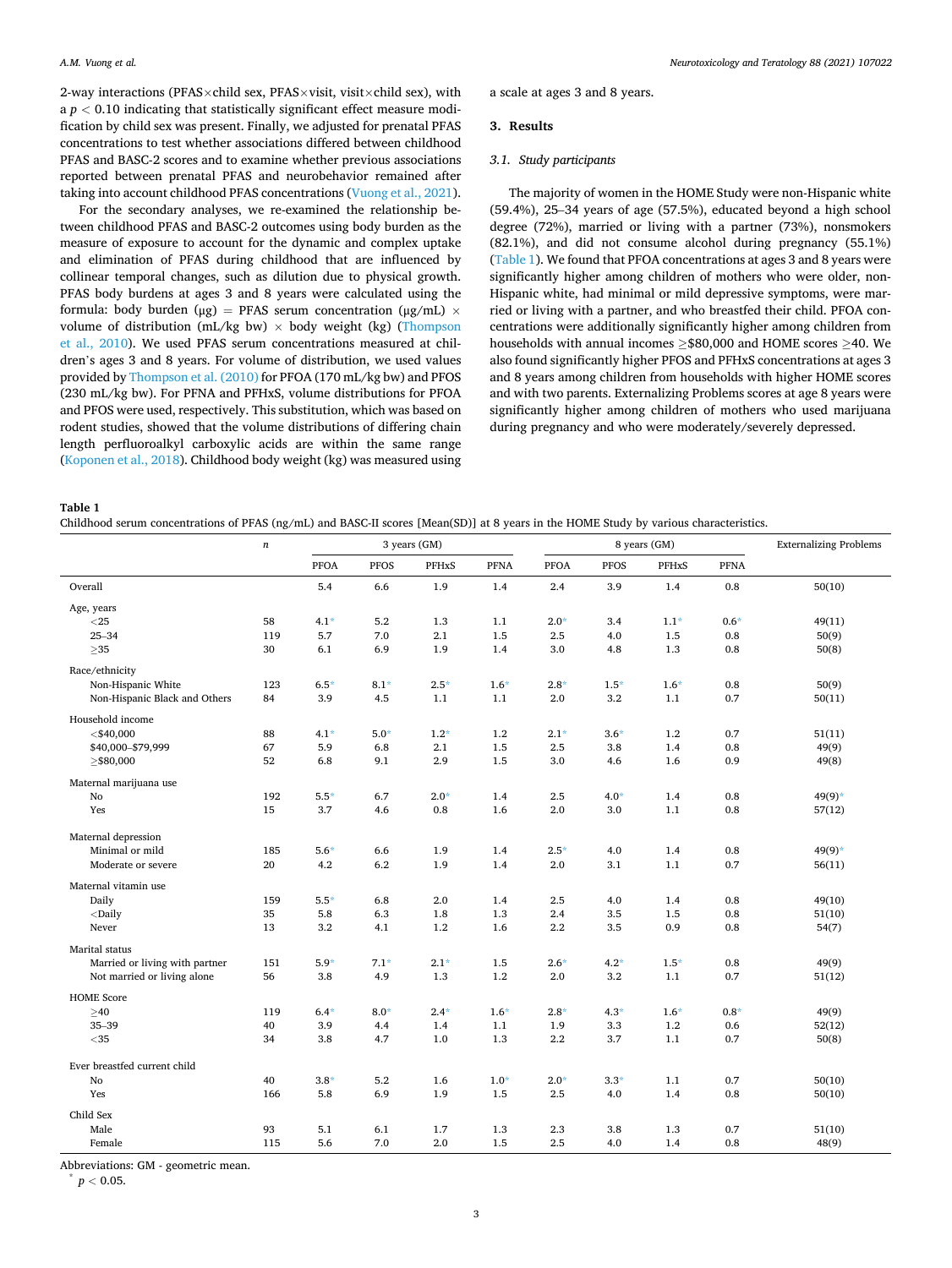#### *3.2. Longitudinal trends of PFAS in childhood*

The median serum concentrations of PFOS in HOME Study children decreased from age 3 (6.2 ng/mL) to 8 years (3.6 ng/mL) (Supplemental Fig. S1). In contrast, the median body burden of PFOS increased from age 3 (21.5 μg) to 8 years (24.3 μg) (Supplemental Fig. S2). The serum concentrations of PFHxS also increased (6.5 μg to 8.1 μg), while PFNA concentrations were relatively stable (3.2 μg to 3.4 μg). However, serum PFOA concentrations and body burdens both decreased from age 3 to 8 years (5.4 ng/mL to 2.4 ng/mL for serum concentrations; 13.3 μg to 11.6 μg for body burdens).

#### *3.3. Childhood serum PFAS and neurobehavior*

Childhood serum PFAS concentrations were not statistically associated with Externalizing or Internalizing Problems or their corresponding subscales at age 8 years (Tables 2–3). While no relationship was observed between PFAS and Behavior Symptoms Index, we did observe a significant inverse association between PFNA concentrations at age 3 years and attention problems ([Table 4\)](#page-6-0). Associations between childhood PFAS and Adaptive Skills were not statistically significant, with point estimates close to the null [\(Table 5\)](#page-6-0). We did, however, find one statistically significant inverse association between PFNA at age 8 years and scores for activity of daily living ( $\beta = -2.4$  points, 95% CI:  $-4.4$ ,  $-0.4$ ), indicating poorer abilities. Additional adjustment for prenatal BDE-47 resulted in similar conclusions (results not shown). No evidence of a non-linear relationship between childhood PFAS and BASC-2 composites were observed. All non-linearity *p*-values in generalized additive models were  $\geq 0.10$  (results not shown).

#### *3.4. Effect measure modification by child sex*

Overall, our results did not suggest that child sex modified the relationships between childhood PFAS concentrations and Adaptive Skills (Supplemental Table S1). However, for Externalizing Problems, we noted significant modification by child sex with higher concentrations of PFNA at age 3 years (interaction term: PFNA  $\times$  visit<sub>3 years</sub>  $\times$  child sex =

#### *Neurotoxicology and Teratology 88 (2021) 107022*

#### **Table 3**

Estimated score differences (95% CIs) in BASC-2 Internalizing Problems scale and subscales at age 8 years by a ln-unit increase in childhood serum PFAS (ng/ mL), HOME Study.a

| <b>PFAS</b>  | <b>Internalizing Problems</b> | Anxiety       |               | Somatization  |  |
|--------------|-------------------------------|---------------|---------------|---------------|--|
|              | β                             | β             | $\beta$       | β             |  |
|              | (95% CI)                      | (95% CI)      | (95% CI)      | (95% CI)      |  |
| <b>PFOA</b>  |                               |               |               |               |  |
| 3 years      | 0.4                           | $-0.4$        | 0.2           | 1.4           |  |
|              | $(-2.1, 2.9)$                 | $(-3.0, 2.2)$ | $(-2.3, 2.7)$ | $(-1.2, 4.0)$ |  |
| 8 years      | $-0.7$                        | $-1.1$        | $-0.2$        | $-0.3$        |  |
|              | $(-3.5, 2.0)$                 | $(-4.1, 1.9)$ | $(-2.9, 2.6)$ | $(-3.2, 2.6)$ |  |
| <b>PFOS</b>  |                               |               |               |               |  |
| 3 years      | 0.6                           | 1.4           | $-0.2$        | 0.1           |  |
|              | $(-1.5, 2.6)$                 | $(-0.9, 3.8)$ | $(-2.1, 1.6)$ | $(-2.2, 2.4)$ |  |
| 8 years      | 0.2                           | $-0.2$        | 0.7           | $-0.1$        |  |
|              | $(-2.3, 2.7)$                 | $(-3.2, 2.8)$ | $(-1.5, 3.0)$ | $(-2.8, 2.7)$ |  |
| <b>PFHxS</b> |                               |               |               |               |  |
| 3 years      | 0.6                           | 0.8           | 0.8           | $-0.2$        |  |
|              | $(-0.6, 1.7)$                 | $(-0.6, 2.1)$ | $(-0.4, 1.9)$ | $(-1.7, 1.3)$ |  |
| 8 years      | 0.2                           | 0.3           | 0.4           | $-0.3$        |  |
|              | $(-1.5, 1.9)$                 | $(-1.7, 2.3)$ | $(-1.2, 1.9)$ | $(-2.2, 1.6)$ |  |
| <b>PFNA</b>  |                               |               |               |               |  |
| 3 years      | 0.1                           | 0.5           | $-0.5$        | 0.3           |  |
|              | $(-2.3, 2.5)$                 | $(-1.8, 2.9)$ | $(-2.4, 1.4)$ | $(-2.2, 2.8)$ |  |
| 8 years      | 0.7                           | 0.1           | 1.0           | 0.7           |  |
|              | $(-1.6, 3.0)$                 | $(-2.6, 2.7)$ | $(-1.2, 3.2)$ | $(-1.6, 3.0)$ |  |

PFAS were ln-transformed. a Adjusted by maternal age, race/ethnicity, household income, maternal marijuana use, maternal blood lead, maternal serum cotinine, maternal depression, vitamin use during pregnancy, maternal IQ, marital status, Home Observation for Measurement of the Environment Score, whether the child was breastfed, and child sex.

0.074) ([Fig. 1](#page-7-0)). Significantly more externalizing behaviors were observed among males ( $β = 4.3$  points, 95% CI: 1.0, 7.7), while less externalizing behaviors were noted among females ( $\beta = -2.8$  points, 95% CI: −4.7, −1.0) with higher serum PFNA concentrations at age 3

#### **Table 2**

Estimated score differences (95% CIs) in BASC-2 Externalizing Problems scale and subscales at age 8 years by a ln-unit increase in childhood serum PFAS (ng/mL), HOME Study.a

| <b>PFAS</b> | <b>Externalizing Problems</b> | Hyperactivity  | Aggression    | Conduct problems |
|-------------|-------------------------------|----------------|---------------|------------------|
|             | β                             | β              | β             | β                |
|             | (95% CI)                      | (95% CI)       | (95% CI)      | (95% CI)         |
| <b>PFOA</b> |                               |                |               |                  |
| 3 years     | 0.1                           | $-0.4$         | $-0.2$        | 0.7              |
|             | $(-2.7, 2.8)$                 | $(-3.3, 2.6)$  | $(-2.8, 2.4)$ | $(-2.0, 3.5)$    |
| 8 years     | 0.2                           | $-0.3$         | $-0.2$        | 1.0              |
|             | $(-2.8, 3.1)$                 | $(-3.4, 2.8)$  | $(-3.1, 2.7)$ | $(-2.4, 4.4)$    |
| PFOS        |                               |                |               |                  |
| 3 years     | $-1.3$                        | $-1.2$         | $-1.0$        | $-1.2$           |
|             | $(-3.5, 1.0)$                 | $(-3.4, 1.1)$  | $(-3.4, 1.5)$ | $(-3.4, 1.1)$    |
| 8 years     | $-1.4$                        | $-1.8$         | $-1.6$        | $-0.2$           |
|             | $(-4.1, 1.3)$                 | $(-4.7, 1.0)$  | $(-4.2, 0.9)$ | $(-3.1, 2.7)$    |
| PFHxS       |                               |                |               |                  |
| 3 years     | 0.02                          | $-0.3$         | 0.1           | 0.4              |
|             | $(-1.6, 1.6)$                 | $(-1.9, 1.2)$  | $(-1.5, 1.7)$ | $(-1.3, 2.1)$    |
| 8 years     | $-1.1$                        | $-1.9$         | $-1.2$        | 0.1              |
|             | $(-2.8, 0.6)$                 | $(-3.9, 0.04)$ | $(-2.9, 0.5)$ | $(-1.9, 2.1)$    |
| <b>PFNA</b> |                               |                |               |                  |
| 3 years     | $-0.7$                        | $-0.8$         | $-0.7$        | $-0.4$           |
|             | $(-2.5, 1.1)$                 | $(-2.5, 0.9)$  | $(-2.6, 1.2)$ | $(-2.2, 1.4)$    |
| 8 years     | $-0.03$                       | 0.8            | $-0.9$        | $-0.003$         |
|             | $(-1.9, 1.9)$                 | $(-1.4, 3.0)$  | $(-3.0, 1.1)$ | $(-2.2, 2.1)$    |

PFAS were ln-transformed.<br><sup>a</sup> Adjusted by maternal age, race/ethnicity, household income, maternal marijuana use, maternal blood lead, maternal serum cotinine, maternal depression, vitamin use during pregnancy, maternal IQ, marital status, Home Observation for Measurement of the Environment Score, whether the child was breastfed, and child sex.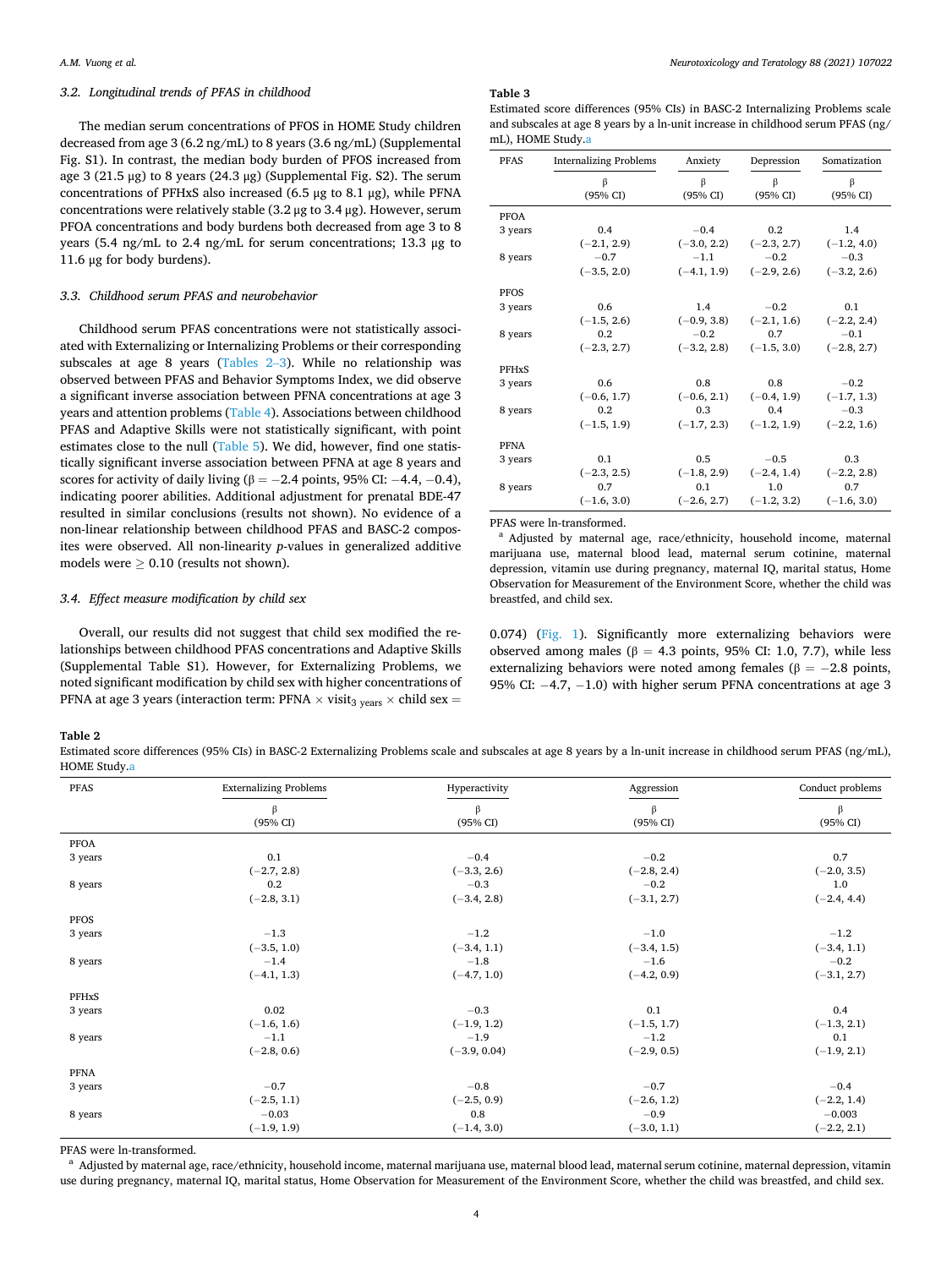#### <span id="page-6-0"></span>**Table 4**

Estimated score differences (95% CIs) in BASC-2 Behavior Symptoms Index and subscales at age 8 years by a ln-unit increase in childhood serum PFAS (ng/mL), HOME Study.a

| <b>PFAS</b> | Behavior Symptoms Index | Atypicality         | Withdrawal          | Attention problems  |
|-------------|-------------------------|---------------------|---------------------|---------------------|
|             | β                       | $\beta$             | $\beta$             | β                   |
|             | $(95\% \text{ CI})$     | $(95\% \text{ CI})$ | $(95\% \text{ CI})$ | $(95\% \text{ CI})$ |
| <b>PFOA</b> |                         |                     |                     |                     |
| 3 years     | 0.3                     | 0.3                 | 1.9                 | $-0.2$              |
|             | $(-2.4, 3.0)$           | $(-2.4, 3.1)$       | $(-0.8, 4.6)$       | $(-3.2, 2.9)$       |
| 8 years     | 0.4                     | 0.04                | 2.1                 | 0.7                 |
|             | $(-2.5, 3.2)$           | $(-3.2, 3.3)$       | $(-1.1, 5.3)$       | $(-2.8, 4.2)$       |
| <b>PFOS</b> |                         |                     |                     |                     |
| 3 years     | $-0.7$                  | $-0.1$              | 1.1                 | $-1.9$              |
|             | $(-2.7, 1.3)$           | $(-2.0, 1.7)$       | $(-1.2, 3.3)$       | $(-4.1, 0.3)$       |
| 8 years     | $-0.3$                  | 0.2                 | 1.0                 | 0.2                 |
|             | $(-2.8, 2.2)$           | $(-2.1, 2.4)$       | $(-1.7, 3.7)$       | $(-2.9, 3.3)$       |
| PFHxS       |                         |                     |                     |                     |
| 3 years     | 0.2                     | $-0.3$              | 0.9                 | $-0.1$              |
|             | $(-1.0, 1.5)$           | $(-1.4, 0.7)$       | $(-0.6, 2.4)$       | $(-1.6, 1.4)$       |
| 8 years     | $-0.8$                  | $-1.3$              | 0.6                 | $-0.5$              |
|             | $(-2.5, 0.8)$           | $(-2.8, 0.2)$       | $(-1.5, 2.7)$       | $(-2.5, 1.4)$       |
| PFNA        |                         |                     |                     |                     |
| 3 years     | $-1.1$                  | $-0.5$              | $-0.5$              | $-1.8$              |
|             | $(-2.9, 0.7)$           | $(-2.1, 1.1)$       | $(-2.8, 1.9)$       | $(-3.4, -0.2)$      |
| 8 years     | 0.5                     | $-0.1$              | 0.5                 | 1.4                 |
|             | $(-1.6, 2.6)$           | $(-2.1, 2.0)$       | $(-2.2, 3.3)$       | $(-0.8, 3.6)$       |

PFAS were ln-transformed.<br><sup>a</sup> Adjusted by maternal age, race/ethnicity, household income, maternal marijuana use, maternal blood lead, maternal serum cotinine, maternal depression, vitamin use during pregnancy, maternal IQ, marital status, Home Observation for Measurement of the Environment Score, whether the child was breastfed, and child sex.

#### **Table 5**

Estimated score differences (95% CIs) in BASC-2 Adaptive Skills and its subscales at age 8 years by a ln-unit increase in childhood serum PFAS (ng/mL), HOME Study.a

| PFAS        | Adaptive Skills          | Adaptability  | Social skills | Activity of daily living | Functional communication |
|-------------|--------------------------|---------------|---------------|--------------------------|--------------------------|
|             | β<br>$(95\% \text{ CI})$ | β<br>(95% CI) | β<br>(95% CI) | β<br>(95% CI)            | β<br>(95% CI)            |
| PFOA        |                          |               |               |                          |                          |
| 3 years     | $-0.8$                   | $-1.0$        | $-2.3$        | $-1.2$                   | 2.1                      |
|             | $(-3.7, 2.1)$            | $(-4.3, 2.3)$ | $(-5.4, 0.8)$ | $(-4.1, 1.8)$            | $(-1.0, 5.2)$            |
| 8 years     | $-1.2$                   | $-0.3$        | $-1.3$        | $-2.1$                   | 0.3                      |
|             | $(-4.7, 2.2)$            | $(-3.9, 3.2)$ | $(-5.1, 2.4)$ | $(-5.3, 1.2)$            | $(-3.2, 3.7)$            |
| <b>PFOS</b> |                          |               |               |                          |                          |
| 3 years     | 0.7                      | 1.1           | $-0.02$       | 1.1                      | 0.8                      |
|             | $(-1.5, 2.9)$            | $(-1.2, 3.4)$ | $(-2.5, 2.5)$ | $(-1.3, 3.4)$            | $(-1.3, 2.9)$            |
| 8 years     | $-2.2$                   | $-0.1$        | $-2.5$        | $-1.4$                   | $-1.8$                   |
|             | $(-5.1, 0.6)$            | $(-3.1, 2.9)$ | $(-5.7, 0.6)$ | $(-4.2, 1.4)$            | $(-4.4, 0.8)$            |
| PFHxS       |                          |               |               |                          |                          |
| 3 years     | 0.4                      | 0.5           | 0.9           | 0.2                      | 0.7                      |
|             | $(-1.1, 1.8)$            | $(-1.0, 2.0)$ | $(-0.7, 2.5)$ | $(-1.4, 1.7)$            | $(-0.7, 2.1)$            |
| 8 years     | 0.1                      | 0.8           | 0.9           | 0.1                      | 0.2                      |
|             | $(-1.7, 1.9)$            | $(-1.0, 2.5)$ | $(-1.3, 3.1)$ | $(-1.8, 2.1)$            | $(-1.5, 1.9)$            |
| <b>PFNA</b> |                          |               |               |                          |                          |
| 3 years     | 0.7                      | $-0.02$       | 0.4           | 0.9                      | 0.9                      |
|             | $(-1.3, 2.6)$            | $(-1.9, 1.9)$ | $(-1.6, 2.5)$ | $(-1.3, 3.1)$            | $(-0.9, 2.7)$            |
| 8 years     | $-2.1$                   | $-1.6$        | $-1.8$        | $-2.4$                   | $-1.7$                   |
|             | $(-4.3, 0.1)$            | $(-3.9, 0.7)$ | $(-4.1, 0.6)$ | $(-4.4, -0.4)$           | $(-4.0, 0.6)$            |

PFAS were ln-transformed.<br><sup>a</sup> Adjusted by maternal age, race/ethnicity, household income, maternal marijuana use, maternal blood lead, maternal serum cotinine, maternal depression, vitamin use during pregnancy, maternal IQ, marital status, Home Observation for Measurement of the Environment Score, whether the child was breastfed, and child sex.

years. In addition, concurrent PFOA was associated with higher aggression scores in males ( $β = 2.7$  points, 95% CI: -0.7, 6.2), but lower scores in females ( $\beta = -3.4$  points, 95% CI:  $-7.5$ , 0.7) (interaction term: PFOA  $\times$  visit<sub>8 years</sub>  $\times$  child sex = 0.051), albeit sex-stratified associations were not statistically significant. We also observed effect modification by sex with concurrent PFNA concentrations, with significantly higher internalizing behaviors and depression scores among males (Internalizing Problems:  $β = 3.7$  points, 95% CI: 0.7, 6.8; Depression:  $β = 5.1$ 

points, 95% CI: 2.5, 7.7), while there were null associations among females (Internalizing Problems:  $\beta = -1.7$  points, 95% CI: -4.6, 1.2; Depression:  $\beta = -2.1$  points, 95% CI: −4.8, 0.6). Similar findings were also noted between PFNA and PFOA at age 8 years and Behavior Symptoms Index (Supplemental Fig. S3).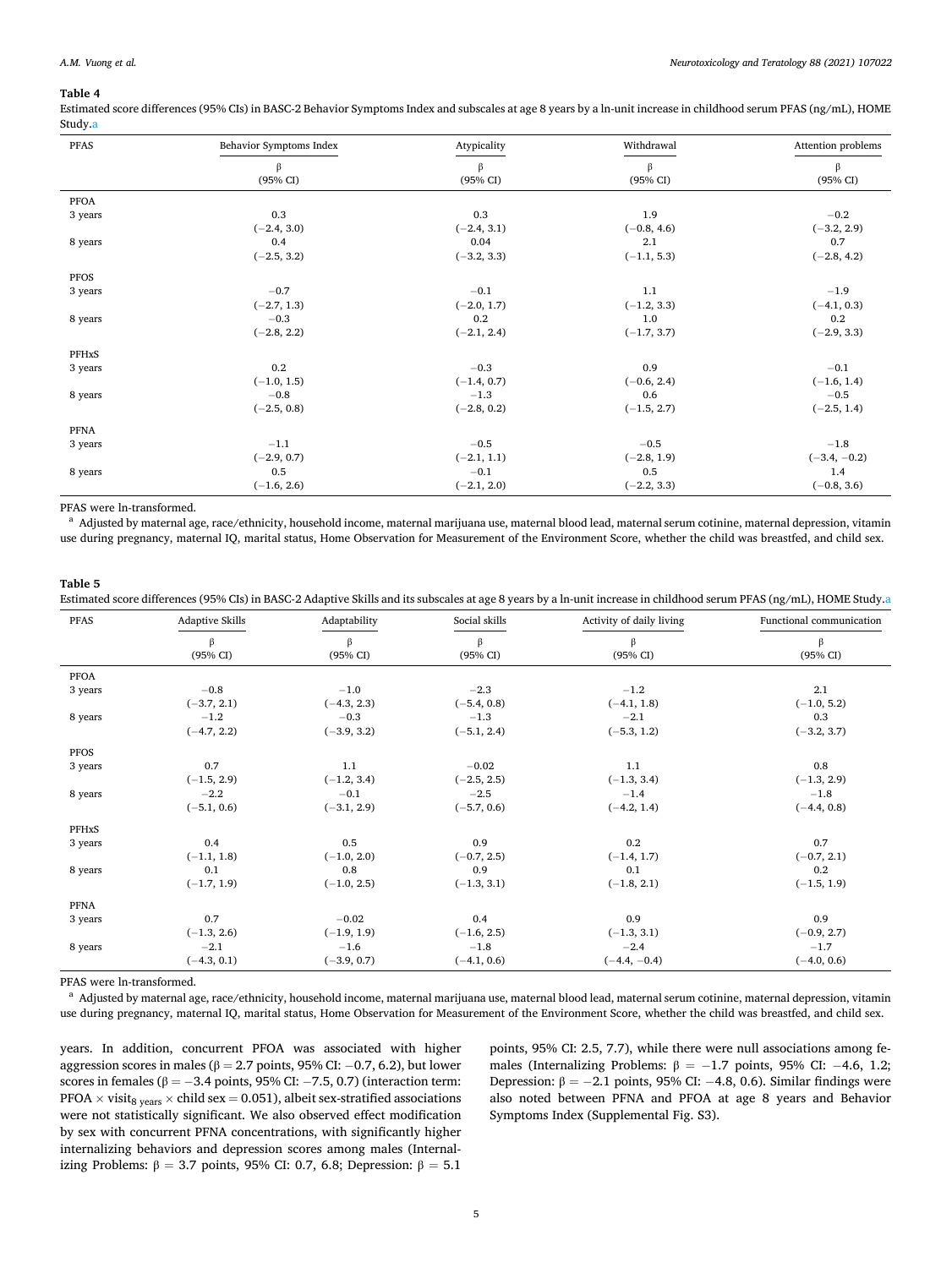<span id="page-7-0"></span>

**Fig. 1.** Estimated score differences and 95% CIs in BASC-2 scores at age 8 years by a ln-unit increase in child serum PFAS concentrations (ng/mL) by child sex, HOME Study. Adjusted by maternal age, race/ethnicity, household income, maternal marijuana use, maternal blood lead, maternal serum cotinine, maternal depression, vitamin use during pregnancy, maternal IQ, marital status, Home Observation for Measurement of the Environment Score, and whether the child was breastfed.

#### *3.5. Childhood body burden of PFAS and neurobehavior*

Childhood body burdens of PFAS were not associated with Externalizing Problems (Supplemental Table S2). However, there was a statistically significant inverse relationship between body burdens of PFHxS at age 8 years and hyperactivity ( $\beta = -2.1$  points, 95% CI: -3.9, − 0.4) that was not present when we examined serum PFHxS. We observed comparable associations between body burden of PFAS and Internalizing Problems and Adaptive Skills as with PFAS serum concentrations (Supplemental Tables S3–4). However, there were two additional statistically significant inverse associations, specifically between the body burden of PFHxS at age 8 years and atypicality scores and between the body burden of PFOS at age 3 years and attention problems (Supplemental Table S5). We observed several significant sex interactions among associations between PFAS body burden and neurobehavior that were previously noted in our analyses of PFAS serum concentrations, including effect measure modification by sex in the associations between: 1) PFOA at age 8 years and aggression; 2) PFNA at age 8 years and Internalizing Problems and depression; and 3) PFOA at age 8 years and atypicality (Supplemental Table S6).

#### *3.6. Prenatal and childhood PFAS and neurobehavior*

We observed no relationship between prenatal PFAS concentrations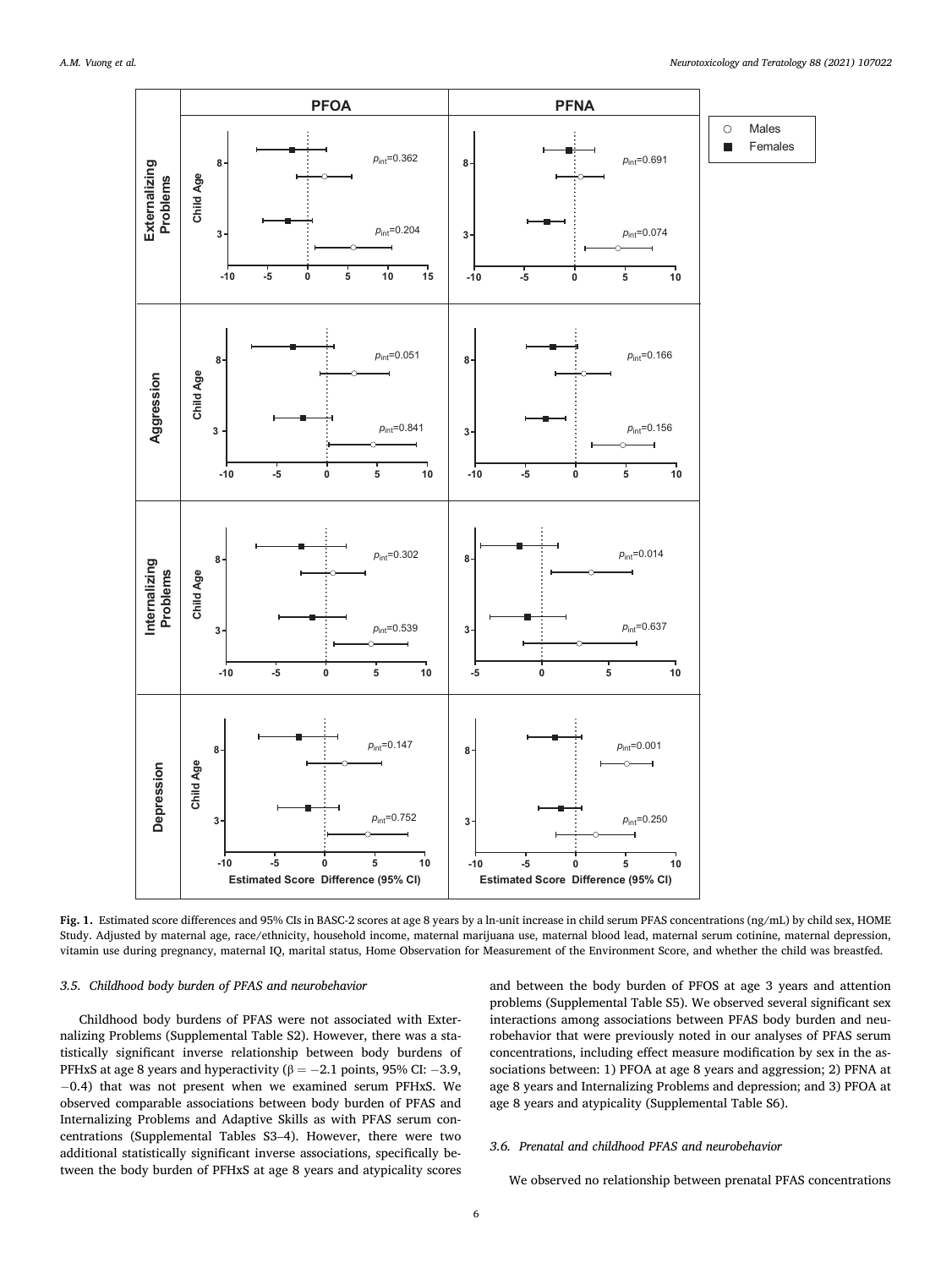and Adaptive Skills in models adjusted for childhood PFAS concentrations (Supplemental Table S7). However, we continued to observe an inverse relationship between PFNA at 8 years and activity of daily living. There were several positive associations between prenatal PFAS and Externalizing Problems after adjusting for childhood concentrations (Fig. 2). Prenatal PFOS ( $β = 3.2$  points, 95% CI: 1.0, 5.3), PFHxS ( $β = 2.1$ points, 95% CI: 0.6, 3.7), and PFNA (β = 3.7 points, 95% CI: 1.1, 6.3) were significantly associated with higher scores on Externalizing Problems. These findings are concordant with those previously reported in the HOME Study that did not take into account childhood PFAS concentrations ([Vuong et al., 2021](#page-11-0)). Statistically significant positive associations were also observed between prenatal PFOS, PFHxS, and PFNA with hyperactivity, aggression, and conduct problems. Adjusting for prenatal PFAS resulted in similar null associations between childhood PFAS and Externalizing Problems. Finally, mutual adjustment for prenatal and childhood PFAS resulted in significantly higher scores for Internalizing Problems, somatization, Behavior Symptoms Index, and attention problems in children with increased prenatal PFHxS (Supplemental Table S8–9). We also continued to observe null findings between childhood PFAS with Internalizing Problems and its subscales (Supplemental Table S8) as well as a significant inverse relationship between PFNA at 3 years with attention problems (Supplemental Table S9).

#### **4. Discussion**

In this prospective cohort study, we observed that childhood serum concentrations of PFAS at ages 3 and 8 years were not associated with externalizing or internalizing behaviors in children at age 8 years. However, there is suggestive evidence that child sex modifies the associations between childhood PFAS and neurobehavior, where higher serum concentrations of PFOA and PFNA are associated with more externalizing problems, internalizing problems, and behavior symptoms in males compared to females. We also noted significant associations between PFNA and lower scores for activity of daily living and attention problems, though findings do not suggest childhood serum concentrations of PFOA, PFOS, or PFHxS are associated with behavior symptoms or adaptive skills. Lastly, prenatal PFAS concentrations remain associated with more externalizing and internalizing problems in children even after taking into account childhood concentrations.

Our null findings between childhood PFAS and behavioral problems are not consistent with the findings from the Faroese cohort [\(Oulhote](#page-11-0)  [et al., 2019](#page-11-0); [Oulhote et al., 2016](#page-11-0)). PFNA concentrations at age 5 years were significantly associated with more externalizing problems in children at age 7 years ([Oulhote et al., 2016\)](#page-11-0). [Oulhote et al. \(2016\)](#page-11-0) also reported more internalizing problems in children at 7 years with higher



**Fig. 2.** Estimated score differences (95% CIs) in BASC-2 Externalizing Problems scale and subscales at age 8 years by a ln-unit increase in serum PFAS during gestation and childhood (ng/mL), HOME Study. Adjusted by maternal age, race/ethnicity, household income, maternal marijuana use, maternal blood lead, maternal serum cotinine, maternal depression, vitamin use during pregnancy, maternal IQ, marital status, Home Observation for Measurement of the Environment Score, whether the child was breastfed, and child sex.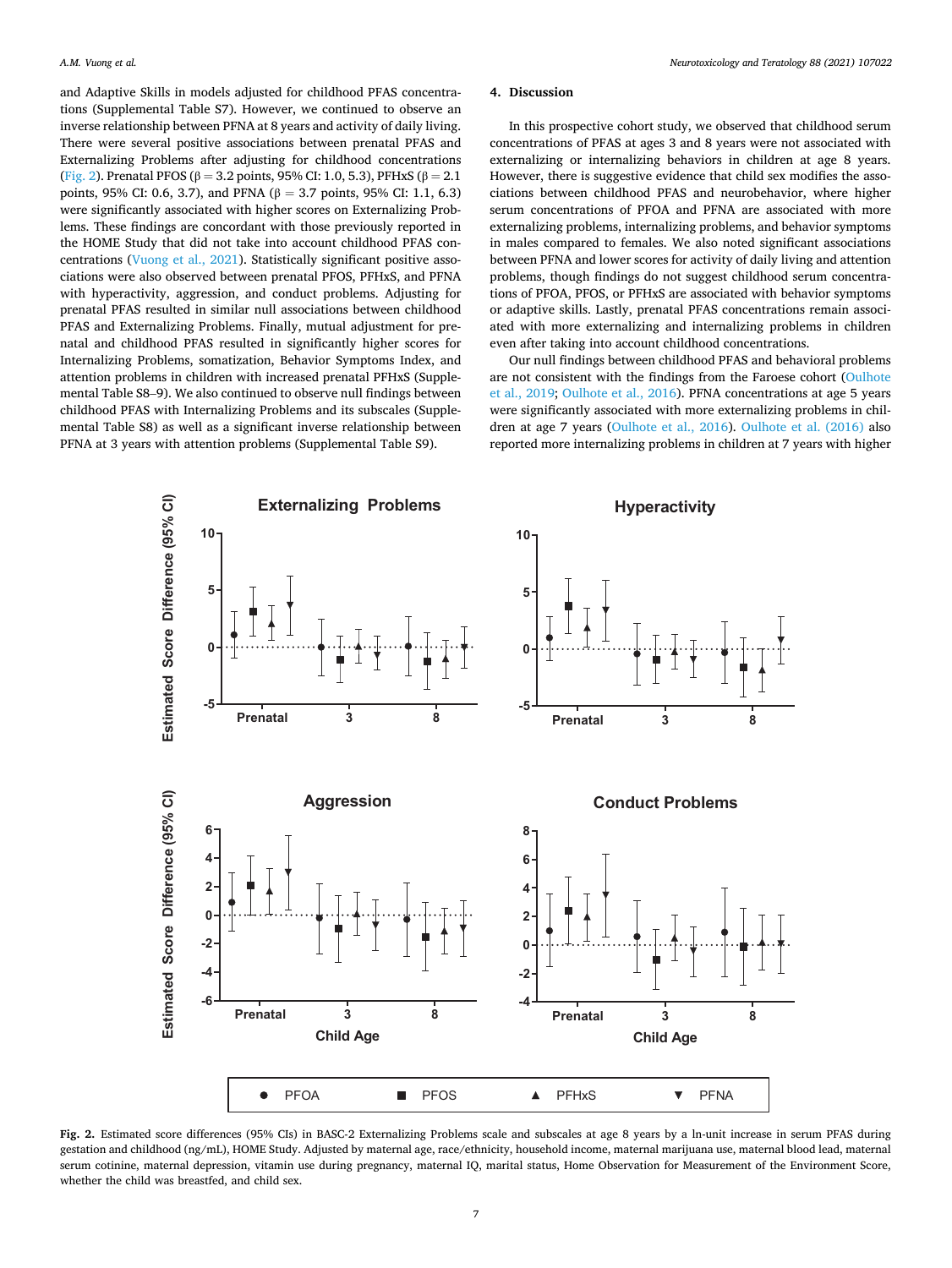PFOA serum concentrations at age 5 years. In the examination of early life exposures to chemical mixtures, PFNA concentrations at 5 years was significantly associated with higher total Strengths and Difficulties Questionnaire (SDQ) scores, indicating worse behavioral problems ([Oulhote et al., 2019\)](#page-11-0). However, no relationship was noted between concurrent PFAS concentrations and behavioral problems at 7 years ([Oulhote et al., 2016\)](#page-11-0). In a cross-sectional study examining serum PFAS at age 10 years, higher concentrations of several PFAS were associated with shorter inter-response times, indicating impulsivity (Gump et al., [2011\)](#page-10-0). In contrast, the C8 Health Study reported mixed findings, with protective and null associations between childhood PFAS and behavioral problems, including inattention and impulsivity ([Stein et al., 2013,](#page-11-0)  [2014\)](#page-11-0). The only adverse relationship observed in the HOME Study was between prenatal PFAS and externalizing and internalizing behaviors, which was previously reported by [Vuong et al. \(2021\)](#page-11-0) and replicated in the current study after taking into account childhood concentrations. Our findings align with those from the INUENDO cohort examining prenatal PFAS concentrations [\(Hoyer et al., 2015\)](#page-10-0), but they contrast with the protective associations reported in the Taiwanese and Danish cohorts [\(Fei and Olsen, 2011; Lien et al., 2016](#page-10-0)) and the null associations in the Dutch cohort [\(Quaak et al., 2016\)](#page-11-0).

No other study has formally examined childhood PFAS and Adaptive Skills using BASC-2, but a few have investigated aspects of this behavioral domain, including peer-social behaviors and self-help. Those studies, which mainly focused on PFAS during gestational development, mirror the results of the present study ([Chen et al., 2013](#page-10-0); [Fei et al., 2008](#page-10-0); [Goudarzi et al., 2016](#page-10-0); [Oulhote et al., 2016\)](#page-11-0). In contrast, [Lien et al.](#page-10-0)  [\(2016\)](#page-10-0) observed better prosocial behavior and fewer peer problems in children at 7 years with increased cord PFOA concentrations. [Hoyer](#page-10-0)  [et al. \(2015\)](#page-10-0) reported worse scores on the SDQ in children 7–9 years of age with higher prenatal PFOA and PFOS concentrations. Our study similarly lacked convincing evidence of a relationship between childhood PFAS and Adaptive Skills. This finding is inconsistent with the Faroese cohort where higher PFOA concentrations at age 5 years were associated with problems with peer relationship, though further adjustment for prenatal PFAS resulted in null associations [\(Oulhote](#page-11-0)  [et al., 2016\)](#page-11-0).

Our main findings on childhood PFAS concentrations and neurobehavior were discordant with those of the Faroese cohort [\(Oulhote](#page-11-0)  [et al., 2019;](#page-11-0) [Oulhote et al., 2016\)](#page-11-0). This discrepancy may relate to a number of factors. In the Faroese study, PFAS serum concentrations were measured at ages 5 and 7 years, while in the HOME Study concentrations were measured at ages 3 and 8 years. In the Faroese study, significant adverse associations were only noted between PFAS at 5 years, while null associations were observed with PFAS at 7 years with behavioral outcomes. There were generally null findings in the present study, though PFNA at 3 and 8 years was inversely associated with attention problems and activity of daily living scores, respectively. Inconsistent conclusions between the studies regarding the timing of childhood PFAS exposure with neurobehavior does not indicate a specific time period during childhood in which PFAS are more detrimental to neurobehavior. Concentrations also differed between the cohorts, with PFOS and PFOA median concentrations higher in Faroese children at age 7 years (PFOS: 15.26 ng/mL; PFOA: 4.37 ng/mL) compared to HOME Study children at age 8 years (PFOS: 3.6 ng/mL; PFOA: 2.4 ng/ mL). The administered neurobehavioral assessments also varied between studies. We used the BASC-2, while [Oulhote et al. \(2019; 2016\)](#page-11-0)  used the SDQ, which provides the scales of Externalizing Problems (consisting of subscales: hyperactivity/inattention and conduct problems) and Internalizing Problems (consisting of subscales: emotional symptoms, peer relationship problems, and prosocial behavior). They focused on subscales of the SDQ that pertained to adaptive skills, including peer relationship problems and prosocial behavior, which may have differed from our behavioral assessment of Adaptive Skills using BASC-2. Lastly, statistical approaches varied between studies. While we used multiple informant models that took into account repeated measures of PFAS, [Oulhote et al. \(2016\)](#page-11-0) used negative binomial regression models. They did, however, used structural equation modeling (SEM) as well as G-formula combined with Superlearner to examine the joint associations between prenatal and childhood PFAS along with other potential environmental contaminants [\(Oulhote et al.,](#page-11-0)  [2019; Oulhote et al., 2016](#page-11-0)).

Interestingly, both the HOME Study and the Faroese cohort reported potential sexual dimorphism between childhood PFAS and behavioral domains. In the HOME Study, we noted more externalizing problems with higher concentrations of PFNA at age 3 years and higher aggressions scores with increasing PFOA concentrations at age 8 years in males, but not in females. In the Faroese cohort the opposite was found, with female children appearing more sensitive to PFAS (Oulhote et al., [2016\)](#page-11-0). Higher PFOS, PFNA, and PFHXs concentrations at age 7 years were associated with more externalizing problems, hyperactivity/inattention, and conduct problems in females, but not in males. It is unclear as to why there is a discrepancy between the studies regarding effect modification by sex results for childhood concentrations. While it remains to be determined whether males or females may be more sensitive to PFAS' potential neurotoxic effects, there is evidence from both studies that the associations may differ by sex. The mechanisms that come into play have yet to be elucidated, though eliminations rates between sexes may contribute to sex-specific findings. Toxicological studies in mice and rodents have shown differences in the clearance of PFAS by sex, with PFOA, PFNA, and PFOS having longer half-lives in males because of slower elimination rates [\(Kennedy Jr. et al., 2004;](#page-10-0) [Ohmori et al., 2003](#page-11-0); [Tatum-Gibbs et al., 2011](#page-11-0)). In humans, PFOS and PFHxS have also been observed to have longer half-lives in males than in females [\(Li et al.,](#page-10-0)  [2018\)](#page-10-0).

The present study has several strengths, including prospective childhood PFAS exposure assessment and extensive covariate information, including maternal depression, caregiving quality/quantity, and measurements of other potential neurotoxicants. We had repeated measurements of PFAS during childhood, and examined associations taking into account prenatal PFAS concentrations. Third, we utilized multiple informant models to identify potential windows of susceptibility. Lastly, we relied on the BASC-2 to assess neurobehavior in children, which is a reliable and valid neurobehavioral battery.

We also recognize some study limitations. First, the sample size limits our power to examine effect measure modification by sex. Although some findings would suggest potential sexual dimorphism, our results should be interpreted cautiously given the sample size. Second, while we had two serum PFAS measurements during childhood, earlier measurements during infancy and around toddler age may be more detrimental to neurodevelopment. Third, we do not have information regarding water consumption sources or frequency within the HOME Study for children at 3 and 8 years. Quantification of PFAS concentrations in child serum occurred after Cincinnati implemented water treatment technology to remove PFAS. Given that the main route of human exposure to PFAS is via water consumption and that 60% of water volume consumed by US children 4–13 years is from tap water sources, it is likely that our findings may be biased toward the null ([Drewnowski et al., 2013;](#page-10-0) [Sunderland et al., 2019\)](#page-11-0). Multiple comparisons remains a potential concern despite the use of multiple informant models to reduce the total number of models in the study because there is no reduction in type 1 error. However, given our generally null associations, type 1 error is not a serious concern. In addition, we did not examine mixtures of PFAS, which may have additive, synergistic, or negative effects. Lastly, findings may not be entirely generalizable as some PFAS concentrations in the HOME Study are higher than those reported in NHANES. While the geometric mean (GM) of PFOS concentrations in HOME Study mothers (12.8 ng/mL) was comparable to that of pregnant women in NHANES 2003–2004 (12.3 ng/mL), PFOA concentrations are higher in the HOME Study (5.3 ng/mL compared to 2.39 ng/mL) ([Woodruff et al., 2011\)](#page-11-0). Childhood concentrations of PFOA and PFOS were also higher in the HOME Study at 3 and 8 years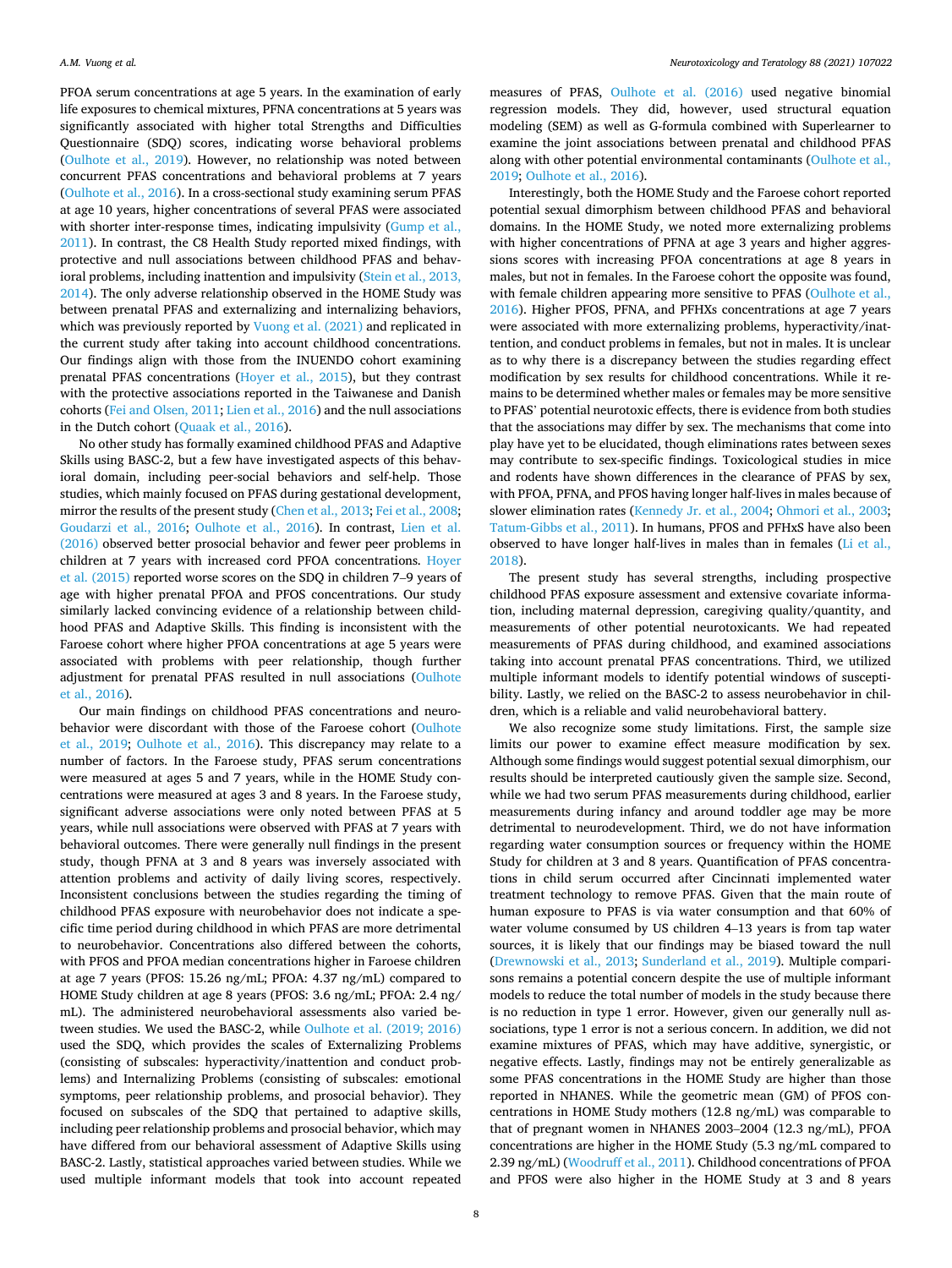<span id="page-10-0"></span>compared to concentrations quantified in serum of children at 3–5 and 6–11 years in NHANES 2013–2014 ([Ye et al., 2018](#page-11-0)).

#### **5. Conclusions**

Findings from the HOME Study do not support a relationship between childhood serum concentrations of four PFAS compounds and neurobehavior. Nevertheless, there is some evidence to suggest that sex may modify the relationship between childhood PFAS and neurobehavior, with males being more sensitive to increasing concentrations of PFOA and PFNA. The null association observed between PFAS concentrations in all HOME Study children and BASC-2 outcomes may be due to the inverse associations observed among females that attenuated the positive associations in male children. However, because of our limited sample size, results should be interpreted cautiously and replicated in sufficiently powered birth cohorts. Last, we also confirmed previous findings from the HOME Study between higher prenatal PFAS concentrations and more externalizing and internalizing problems in children after taking into account childhood PFAS concentrations.

#### **Disclaimer**

The findings and conclusions in this report are those of the authors and do not necessarily represent the official position of the CDC. Use of trade names is for identification only and does not imply endorsement by the CDC, the Public Health Service, or the US Department of Health and Human Services. The authors declare no competing financial interest.

#### **Declaration of Competing Interest**

None.

#### **Acknowledgements**

This work was supported by grants from the National Institute of Environmental Health Sciences, National Institute on Minority Health and Health Disparities, and the US Environmental Protection Agency (NIEHS P01 ES11261, R01 ES020349, R01 ES024381, R01 ES025214, R01 ES014575, R00 ES020346, R01 ES028277, T32ES010957, P30ES006096; NIMHD L32 MD015437; EPA P01 R829389).

#### **Appendix A. Supplementary data**

Supplementary data to this article can be found online at [https://doi.](https://doi.org/10.1016/j.ntt.2021.107022)  [org/10.1016/j.ntt.2021.107022](https://doi.org/10.1016/j.ntt.2021.107022).

#### **References**

- [Bach, C.C., Vested, A., Jorgensen, K.T., Bonde, J.P., Henriksen, T.B., Toft, G., 2016.](http://refhub.elsevier.com/S0892-0362(21)00076-3/rf0005) [Perfluoroalkyl and polyfluoroalkyl substances and measures of human fertility: a](http://refhub.elsevier.com/S0892-0362(21)00076-3/rf0005) [systematic review. Crit. Rev. Toxicol. 46 \(9\), 735](http://refhub.elsevier.com/S0892-0362(21)00076-3/rf0005)–755.
- [Berntsen, H.F., Bjorklund, C.G., Audinot, J.N., Hofer, T., Verhaegen, S., Lentzen, E.,](http://refhub.elsevier.com/S0892-0362(21)00076-3/rf0010)  [Gutleb, A.C., Ropstad, E., 2017. Time-dependent effects of perfluorinated](http://refhub.elsevier.com/S0892-0362(21)00076-3/rf0010)  [compounds on viability in cerebellar granule neurons: dependence on carbon chain](http://refhub.elsevier.com/S0892-0362(21)00076-3/rf0010)  [length and functional group attached. Neurotoxicology 63, 70](http://refhub.elsevier.com/S0892-0362(21)00076-3/rf0010)–83.
- [Braun, J.M., Kalloo, G., Chen, A., Dietrich, K.N., Liddy-Hicks, S., Morgan, S., Xu, Y.,](http://refhub.elsevier.com/S0892-0362(21)00076-3/rf0015)  [Yolton, K., Lanphear, B.P., 2017. Cohort profile: the health outcomes and measures](http://refhub.elsevier.com/S0892-0362(21)00076-3/rf0015)  [of the environment \(HOME\) study. Int. J. Epidemiol. 46 \(1\), 24](http://refhub.elsevier.com/S0892-0362(21)00076-3/rf0015).
- [Braun, J.M., Buckley, J.P., Cecil, K.M., Chen, A., Kalkwarf, H.J., Lanphear, B.P., Xu, Y.,](http://refhub.elsevier.com/S0892-0362(21)00076-3/rf0020)  [Woeste, A., Yolton, K., 2020. Adolescent follow-up in the health outcomes and](http://refhub.elsevier.com/S0892-0362(21)00076-3/rf0020) [measures of the environment \(HOME\) study: cohort profile. BMJ Open 10 \(5\),](http://refhub.elsevier.com/S0892-0362(21)00076-3/rf0020) [e034838](http://refhub.elsevier.com/S0892-0362(21)00076-3/rf0020).
- [Caldwell, B., Bradley, R., 1984. Home Observation for Measurement of the Environment.](http://refhub.elsevier.com/S0892-0362(21)00076-3/rf0025)  [University of Arkansas, Little Rock, AR.](http://refhub.elsevier.com/S0892-0362(21)00076-3/rf0025)
- [Chen, M.H., Ha, E.H., Liao, H.F., Jeng, S.F., Su, Y.N., Wen, T.W., Lien, G.W., Chen, C.Y.,](http://refhub.elsevier.com/S0892-0362(21)00076-3/rf0030)  [Hsieh, W.S., Chen, P.C., 2013. Perfluorinated compound levels in cord blood and](http://refhub.elsevier.com/S0892-0362(21)00076-3/rf0030) [neurodevelopment at 2 years of age. Epidemiology 24 \(6\), 800](http://refhub.elsevier.com/S0892-0362(21)00076-3/rf0030)–808.
- [DeWitt, J.C., Blossom, S.J., Schaider, L.A., 2018. Exposure to per-fluoroalkyl and](http://refhub.elsevier.com/S0892-0362(21)00076-3/rf0035)  [polyfluoroalkyl substances leads to immunotoxicity: epidemiological and](http://refhub.elsevier.com/S0892-0362(21)00076-3/rf0035) [toxicological evidence. J Expo Sci Environ Epidemiol. 29 \(2\), 148](http://refhub.elsevier.com/S0892-0362(21)00076-3/rf0035)–156.
- [Dong, Z., Wang, H., Yu, Y.Y., Li, Y.B., Naidu, R., Liu, Y., 2019. Using 2003-2014 U.S.](http://refhub.elsevier.com/S0892-0362(21)00076-3/rf0040)  [NHANES data to determine the associations between per- and polyfluoroalkyl](http://refhub.elsevier.com/S0892-0362(21)00076-3/rf0040)  [substances and cholesterol: trend and implications. Ecotoxicol. Environ. Saf. 173,](http://refhub.elsevier.com/S0892-0362(21)00076-3/rf0040)  461–[468](http://refhub.elsevier.com/S0892-0362(21)00076-3/rf0040).
- [Drewnowski, A., Rehm, C.D., Constant, F., 2013. Water and beverage consumption](http://refhub.elsevier.com/S0892-0362(21)00076-3/rf0045) [among children age 4-13y in the United States: analyses of 2005-2010 NHANES](http://refhub.elsevier.com/S0892-0362(21)00076-3/rf0045) [data. Nutr. J. 12, 85.](http://refhub.elsevier.com/S0892-0362(21)00076-3/rf0045)
- [Eggers Pedersen, K., Basu, N., Letcher, R., Greaves, A.K., Sonne, C., Dietz, R.,](http://refhub.elsevier.com/S0892-0362(21)00076-3/rf0050) [Styrishave, B., 2015. Brain region-specific perfluoroalkylated sulfonate \(PFSA\) and](http://refhub.elsevier.com/S0892-0362(21)00076-3/rf0050) [carboxylic acid \(PFCA\) accumulation and neurochemical biomarker responses in](http://refhub.elsevier.com/S0892-0362(21)00076-3/rf0050)  [East Greenland polar bears \(](http://refhub.elsevier.com/S0892-0362(21)00076-3/rf0050)*Ursus maritimus*). Environ. Res. 138, 22–31.
- [Fei, C., Olsen, J., 2011. Prenatal exposure to perfluorinated chemicals and behavioral or](http://refhub.elsevier.com/S0892-0362(21)00076-3/rf0055)  [coordination problems at age 7 years. Environ. Health Perspect. 119 \(4\), 573](http://refhub.elsevier.com/S0892-0362(21)00076-3/rf0055)–578. [Fei, C., McLaughlin, J.K., Lipworth, L., Olsen, J., 2008. Prenatal exposure to](http://refhub.elsevier.com/S0892-0362(21)00076-3/rf0060)
- [perfluorooctanoate \(PFOA\) and perfluorooctanesulfonate \(PFOS\) and maternally](http://refhub.elsevier.com/S0892-0362(21)00076-3/rf0060)  [reported developmental milestones in infancy. Environ. Health Perspect. 116 \(10\),](http://refhub.elsevier.com/S0892-0362(21)00076-3/rf0060) [1391](http://refhub.elsevier.com/S0892-0362(21)00076-3/rf0060)–1395.
- [Fuentes, S., Colomina, M.T., Vicens, P., Domingo, J.L., 2007. Influence of maternal](http://refhub.elsevier.com/S0892-0362(21)00076-3/rf0065)  [restraint stress on the long-lasting effects induced by prenatal exposure to](http://refhub.elsevier.com/S0892-0362(21)00076-3/rf0065)  [perfluorooctane sulfonate \(PFOS\) in mice. Toxicol. Lett. 171 \(3\), 162](http://refhub.elsevier.com/S0892-0362(21)00076-3/rf0065)–170.
- [Ghassabian, A., Bell, E.M., Ma, W.L., Sundaram, R., Kannan, K., Buck Louis, G.M.,](http://refhub.elsevier.com/S0892-0362(21)00076-3/rf0070) [Yeung, E., 2018. Concentrations of perfluoroalkyl substances and bisphenol a in](http://refhub.elsevier.com/S0892-0362(21)00076-3/rf0070) [newborn dried blood spots and the association with child behavior. Environ. Pollut.](http://refhub.elsevier.com/S0892-0362(21)00076-3/rf0070)  [243 \(Pt B\), 1629](http://refhub.elsevier.com/S0892-0362(21)00076-3/rf0070)–1636.
- [Goudarzi, H., Nakajima, S., Ikeno, T., Sasaki, S., Kobayashi, S., Miyashita, C., Ito, S.,](http://refhub.elsevier.com/S0892-0362(21)00076-3/rf0075) [Araki, A., Nakazawa, H., Kishi, R., 2016. Prenatal exposure to perfluorinated](http://refhub.elsevier.com/S0892-0362(21)00076-3/rf0075) [chemicals and neurodevelopment in early infancy: the Hokkaido study. Sci. Total](http://refhub.elsevier.com/S0892-0362(21)00076-3/rf0075) [Environ. 541, 1002](http://refhub.elsevier.com/S0892-0362(21)00076-3/rf0075)–1010.
- [Gump, B.B., Wu, Q., Dumas, A.K., Kannan, K., 2011. Perfluorochemical \(PFC\) exposure](http://refhub.elsevier.com/S0892-0362(21)00076-3/rf0080)  [in children: associations with impaired response inhibition. Environ. Sci. Technol. 45](http://refhub.elsevier.com/S0892-0362(21)00076-3/rf0080)  [\(19\), 8151](http://refhub.elsevier.com/S0892-0362(21)00076-3/rf0080)–8159.
- [Hoyer, B.B., Ramlau-Hansen, C.H., Obel, C., Pedersen, H.S., Hernik, A., Ogniev, V.,](http://refhub.elsevier.com/S0892-0362(21)00076-3/rf0085) [Jonsson, B.A., Lindh, C.H., Rylander, L., Rignell-Hydbom, A., Bonde, J.P., Toft, G.,](http://refhub.elsevier.com/S0892-0362(21)00076-3/rf0085)  [2015. Pregnancy serum concentrations of perfluorinated alkyl substances and](http://refhub.elsevier.com/S0892-0362(21)00076-3/rf0085)  [offspring behaviour and motor development at age 5-9 years–a prospective study.](http://refhub.elsevier.com/S0892-0362(21)00076-3/rf0085) [Environ. Health 14, 2](http://refhub.elsevier.com/S0892-0362(21)00076-3/rf0085).
- [Johansson, N., Fredriksson, A., Eriksson, P., 2008. Neonatal exposure to perfluorooctane](http://refhub.elsevier.com/S0892-0362(21)00076-3/rf0090)  [sulfonate \(PFOS\) and perfluorooctanoic acid \(PFOA\) causes neurobehavioural](http://refhub.elsevier.com/S0892-0362(21)00076-3/rf0090) [defects in adult mice. Neurotoxicology 29 \(1\), 160](http://refhub.elsevier.com/S0892-0362(21)00076-3/rf0090)–169.
- [Johansson, N., Eriksson, P., Viberg, H., 2009. Neonatal exposure to PFOS and PFOA in](http://refhub.elsevier.com/S0892-0362(21)00076-3/rf0095)  [mice results in changes in proteins which are important for neuronal growth and](http://refhub.elsevier.com/S0892-0362(21)00076-3/rf0095) [synaptogenesis in the developing brain. Toxicol. Sci. 108 \(2\), 412](http://refhub.elsevier.com/S0892-0362(21)00076-3/rf0095)–418.
- [Kato, K., Basden, B.J., Needham, L.L., Calafat, A.M., 2011. Improved selectivity for the](http://refhub.elsevier.com/S0892-0362(21)00076-3/rf0100)  [analysis of maternal serum and cord serum for polyfluoroalkyl chemicals.](http://refhub.elsevier.com/S0892-0362(21)00076-3/rf0100)  [J. Chromatogr. A 1218 \(15\), 2133](http://refhub.elsevier.com/S0892-0362(21)00076-3/rf0100)–2137.
- [Kennedy Jr., G.L., Butenhoff, J.L., Olsen, G.W., O](http://refhub.elsevier.com/S0892-0362(21)00076-3/rf0105)'Connor, J.C., Seacat, A.M., Perkins, R. [G., Biegel, L.B., Murphy, S.R., Farrar, D.G., 2004. The toxicology of](http://refhub.elsevier.com/S0892-0362(21)00076-3/rf0105) [perfluorooctanoate. Crit. Rev. Toxicol. 34 \(4\), 351](http://refhub.elsevier.com/S0892-0362(21)00076-3/rf0105)–384.
- [Kingsley, S.L., Eliot, M.N., Kelsey, K.T., Calafat, A.M., Ehrlich, S., Lanphear, B.P.,](http://refhub.elsevier.com/S0892-0362(21)00076-3/rf0110) [Chen, A., Braun, J.M., 2018. Variability and predictors of serum perfluoroalkyl](http://refhub.elsevier.com/S0892-0362(21)00076-3/rf0110) [substance concentrations during pregnancy and early childhood. Environ. Res. 165,](http://refhub.elsevier.com/S0892-0362(21)00076-3/rf0110)  247–[257](http://refhub.elsevier.com/S0892-0362(21)00076-3/rf0110).
- [Koponen, J., Winkens, K., Airaksinen, R., Berger, U., Vestergren, R., Cousins, I.T.,](http://refhub.elsevier.com/S0892-0362(21)00076-3/rf0115) [Karvonen, A.M., Pekkanen, J., Kiviranta, H., 2018. Longitudinal trends of per- and](http://refhub.elsevier.com/S0892-0362(21)00076-3/rf0115)  [polyfluoroalkyl substances in children](http://refhub.elsevier.com/S0892-0362(21)00076-3/rf0115)'s serum. Environ. Int. 121 (Pt 1), 591–599.
- [Lau, C., Anitole, K., Hodes, C., Lai, D., Pfahles-Hutchens, A., Seed, J., 2007.](http://refhub.elsevier.com/S0892-0362(21)00076-3/rf0120)  [Perfluoroalkyl acids: a review of monitoring and toxicological findings. Toxicol. Sci.](http://refhub.elsevier.com/S0892-0362(21)00076-3/rf0120)  [99 \(2\), 366](http://refhub.elsevier.com/S0892-0362(21)00076-3/rf0120)–394.
- [Lee, I., Viberg, H., 2013. A single neonatal exposure to perfluorohexane sulfonate](http://refhub.elsevier.com/S0892-0362(21)00076-3/rf0125)  [\(PFHxS\) affects the levels of important neuroproteins in the developing mouse brain.](http://refhub.elsevier.com/S0892-0362(21)00076-3/rf0125)  [Neurotoxicology 37, 190](http://refhub.elsevier.com/S0892-0362(21)00076-3/rf0125)–196.
- [Lee, Y.J., Choi, S.Y., Yang, J.H., 2016. AMP-activated protein kinase is involved in](http://refhub.elsevier.com/S0892-0362(21)00076-3/rf0130)  [perfluorohexanesulfonate-induced apoptosis of neuronal cells. Chemosphere 149,](http://refhub.elsevier.com/S0892-0362(21)00076-3/rf0130)  1–[7.](http://refhub.elsevier.com/S0892-0362(21)00076-3/rf0130)
- [Li, Y., Fletcher, T., Mucs, D., Scott, K., Lindh, C.H., Tallving, P., Jakobsson, K., 2018.](http://refhub.elsevier.com/S0892-0362(21)00076-3/rf0135)  [Half-lives of PFOS, PFHxS and PFOA after end of exposure to contaminated drinking](http://refhub.elsevier.com/S0892-0362(21)00076-3/rf0135)  [water. Occup. Environ. Med. 75 \(1\), 46](http://refhub.elsevier.com/S0892-0362(21)00076-3/rf0135)–51.
- [Lien, G.W., Huang, C.C., Shiu, J.S., Chen, M.H., Hsieh, W.S., Guo, Y.L., Chen, P.C., 2016.](http://refhub.elsevier.com/S0892-0362(21)00076-3/rf0140)  [Perfluoroalkyl substances in cord blood and attention deficit/hyperactivity disorder](http://refhub.elsevier.com/S0892-0362(21)00076-3/rf0140)  [symptoms in seven-year-old children. Chemosphere 156, 118](http://refhub.elsevier.com/S0892-0362(21)00076-3/rf0140)–127.
- [Liew, Z., Goudarzi, H., Oulhote, Y., 2018. Developmental exposures to Perfluoroalkyl](http://refhub.elsevier.com/S0892-0362(21)00076-3/rf0145) [substances \(PFASs\): an update of associated health outcomes. Curr. Environ. Health](http://refhub.elsevier.com/S0892-0362(21)00076-3/rf0145)  [Rep. 5 \(1\), 1](http://refhub.elsevier.com/S0892-0362(21)00076-3/rf0145)–19.
- [Liu, C., Chang, V.W., Gin, K.Y., 2013. Environmental toxicity of PFCs: an enhanced](http://refhub.elsevier.com/S0892-0362(21)00076-3/rf0150)  [integrated biomarker assessment and structure-activity analysis. Environ. Toxicol.](http://refhub.elsevier.com/S0892-0362(21)00076-3/rf0150)  [Chem. 32 \(10\), 2226](http://refhub.elsevier.com/S0892-0362(21)00076-3/rf0150)–2233.
- [Liu, H., Sheng, N., Zhang, W., Dai, J., 2015. Toxic effects of perfluorononanoic acid on](http://refhub.elsevier.com/S0892-0362(21)00076-3/rf0155) the development of Zebrafish (*Danio rerio*[\) embryos. J. Environ. Sci. \(China\) 32,](http://refhub.elsevier.com/S0892-0362(21)00076-3/rf0155) 26–[34](http://refhub.elsevier.com/S0892-0362(21)00076-3/rf0155).
- [Long, M., Ghisari, M., Bonefeld-Jorgensen, E.C., 2013. Effects of perfluoroalkyl acids on](http://refhub.elsevier.com/S0892-0362(21)00076-3/rf0160)  [the function of the thyroid hormone and the aryl hydrocarbon receptor. Environ. Sci.](http://refhub.elsevier.com/S0892-0362(21)00076-3/rf0160)  [Pollut. Res. Int. 20 \(11\), 8045](http://refhub.elsevier.com/S0892-0362(21)00076-3/rf0160)–8056.
- [Luo, J., Xiao, J., Gao, Y., Ramlau-Hansen, C.H., Toft, G., Li, J., Obel, C., Andersen, S.L.,](http://refhub.elsevier.com/S0892-0362(21)00076-3/rf0165)  [Deziel, N.C., Tseng, W.L., Inoue, K., Bonefeld-Jorgensen, E.C., Olsen, J., Liew, Z.,](http://refhub.elsevier.com/S0892-0362(21)00076-3/rf0165) [2020. Prenatal exposure to perfluoroalkyl substances and behavioral difficulties in](http://refhub.elsevier.com/S0892-0362(21)00076-3/rf0165)  [childhood at 7 and 11 years. Environ. Res. 191, 110111.](http://refhub.elsevier.com/S0892-0362(21)00076-3/rf0165)